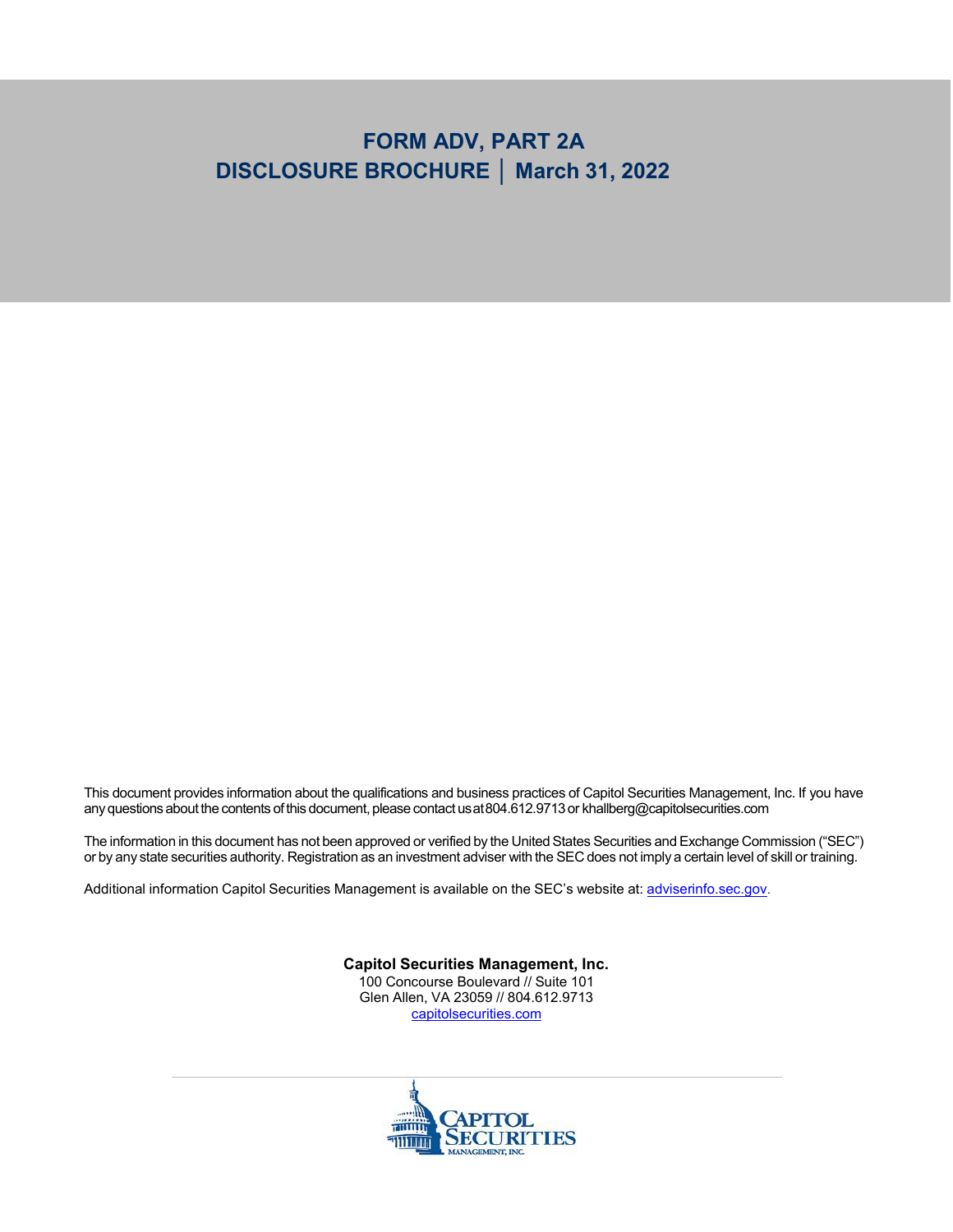#### **Item 2 - Material Changes**

<span id="page-1-0"></span>In this section, Capitol Securities Management, Inc. ("CSM", the "Firm" or "We") will discuss material changes to this disclosure since its last annual amendment. The last filing of our Form ADV Part 2A was on January 31, 2022.

At any time, a person may view the current ADV Part 2A on-line at the SEC's Investment Adviser Public Disclosure website at [www.adviserinfo.sec.gov. C](http://www.adviserinfo.sec.gov/)lick Investment Advisor Search in the left navigation menu. Select the option for Investment Advisor Firm and enter 14169 (our Firm's CRD number) in the field labeled "Firm IARD/CRD Number". This will provide access to Form ADV Part 1, Part 2A and our Wrap Fee Brochure.

A person may also request a copy of the ADV Part 2A at any time, by contacting the Chief Compliance Officer at 804.612.9713 or by emailing us at [khallberg@capitolsecurities.com.](mailto:khallberg@capitolsecurities.com)

There have been no material changes to this document since the last filing.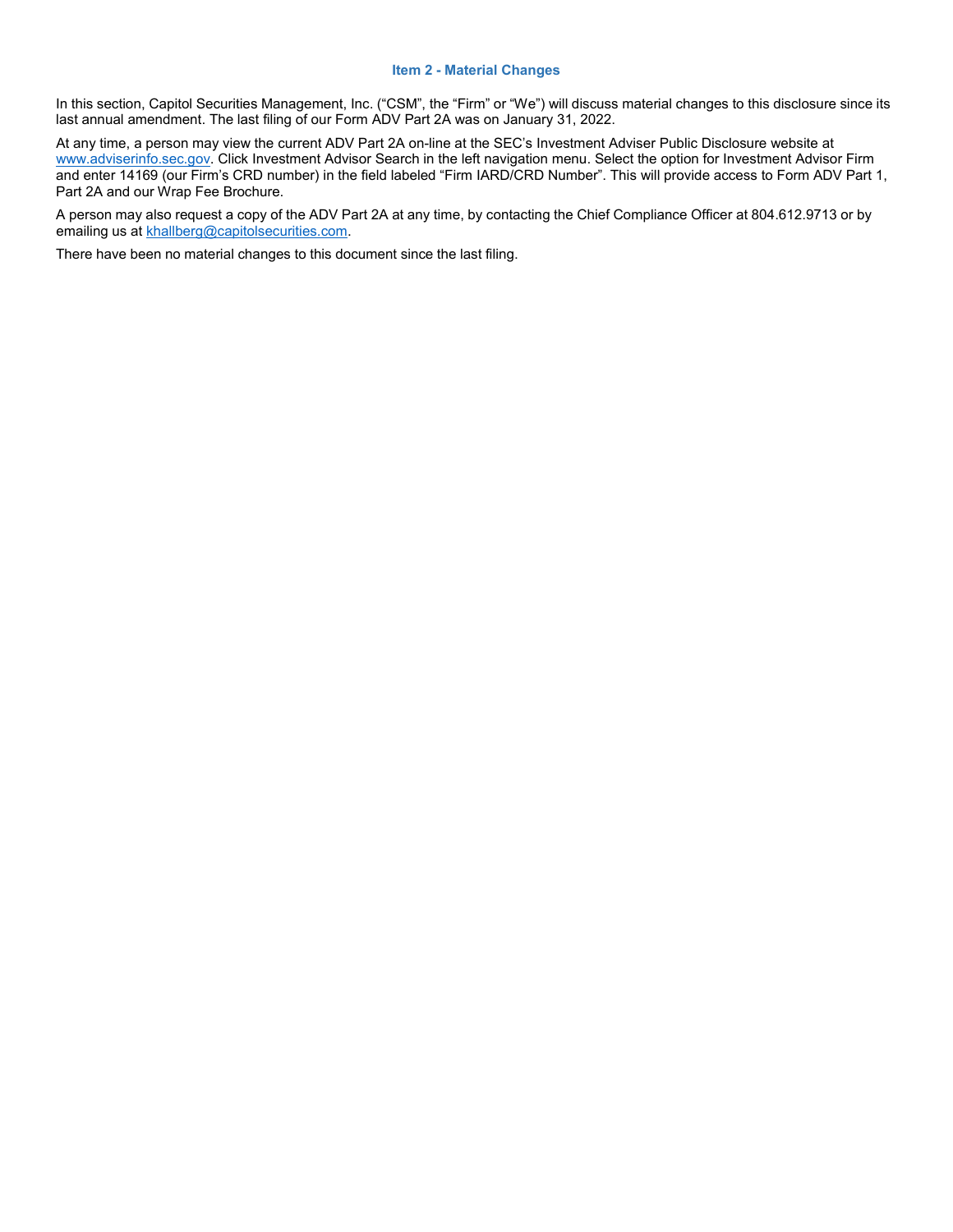<span id="page-2-0"></span>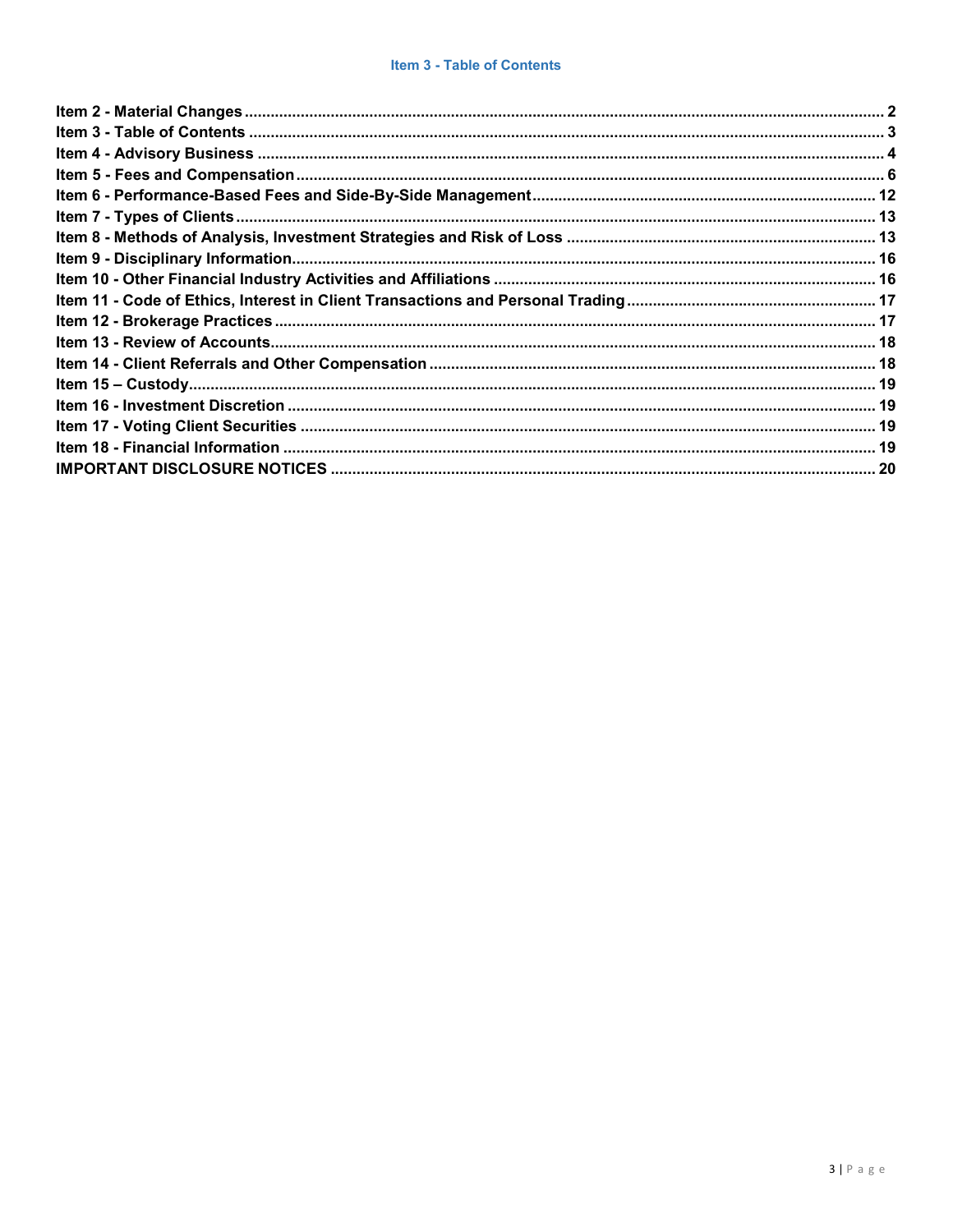#### **Item 4 - Advisory Business**

## <span id="page-3-0"></span>**COMPANY HISTORY & PRINCIPALS**

Founded in 1985, Capitol Securities Management, Inc. is a privately owned full-service retail brokerage and investment advisory firm headquartered in the Mid-Atlantic. Since our inception, we have approached financial management with a unique philosophy that makes our clients and advisors our first priorities. We empower our investment professionals to provide personalized wealth management services and portfolio designs based on their clients' individual needs. We offer insurance and investment products and services directly and through our clearing custodian, Raymond James & Associates Asset Management Services ("RJ", "Raymond James, of the "Custodian") CSM has no banking division and does not develop any proprietary products for sale to clients.

CSM is owned 100% by CS Financial Group Inc., a holding company formed in Delaware. Joseph A. Jianos, Chief Executive Officer of CSM, is the largest shareholder of the holding company.

#### **INVESTMENT ADVISORY SERVICES**

CSM offers a variety of service options to its clients and its investment adviser representatives ("IARs"). All services are not necessarily intended for all clients. A client will execute an agreement with CSM, or Custodian, which will outline the services to be provided to the client and the IAR shall be responsible for providing investment advice to the client.

CSM and its IARs will provide investment advice and portfolio management on a continuous basis to its clients. Through personal discussions with the client, during which the client's goals and objectives are established based on the client's particular circumstances, the IAR will develop the client's personal investment policy. During the data-gathering process, the IAR will determine, among other things, the client's individual objectives, time horizons, risk tolerance, and liquidity needs. As appropriate, the IAR may also review and discuss a client's prior investment history, as well as family composition and background.

Our investment recommendations are not limited to any specific product or service offered by an asset manager, broker-dealer or insurance company and will generally include advice regarding the following types of securities:

| Exchange-listed securities   | Mutual fund shares                 | Exchange-traded funds     |
|------------------------------|------------------------------------|---------------------------|
| U.S. governmental securities | Over-the-counter securities        | Foreign issuers           |
| Corporate debt securities    | Warrants                           | Commercial paper          |
| Certificates of deposit      | <b>Municipal securities</b>        | Variable life insurance   |
| Variable annuities           | Options contracts on securities    | Interests in partnerships |
| Investing in real estate     | Investing in oil and gas interests | <b>Advisory UITs</b>      |

Because some types of investments involve certain additional degrees of risk, they will only be implemented or recommended when consistent with the client's stated investment objectives, tolerance for risk, liquidity and suitability. Clients may impose reasonable restrictions on investing including restrictions on specific securities, types of securities, and/or industry sectors. Once the client's portfolio has been established, we review the portfolio periodically and if necessary, rebalance the portfolio as deemed appropriate based on the client's individual needs.

Client assets will be maintained in Separately Managed Accounts ("SMAs") which may then be managed on an individual client basis or may be invested in the wrap fee program managed by CSM or a third-party advisor recommended and/or selected by CSM.

#### **WRAP FEE PROGRAMS SPONSORED BY CSM**

The Firm offers a selection of wrap fee programs through the Capitol Securities Wrap Fee Program (the "Program"). The Program provides access to a variety of investment programs and styles for use in client accounts where a CSM IAR serves as Portfolio Manager and CSM serves as the Sponsor. The investment programs are more fully described in CSM's Wrap Fee Program Brochure ("Wrap Brochure"). If a client participates in the Program, the client will pay a single advisory fee that includes investment management and portfolio monitoring. A Wrap Brochure is presented to the client by CSM prior to investing in the Program. The Firm's Wrap Brochure is available upon request at any time by calling our Chief Compliance Officer, Katherine Hallberg at 804.612.9713 or by emailing [khallberg@capitolsecurities.com.](mailto:khallberg@capitolsecurities.com) You can also access the Wrap Brochure on the SEC's website at [www.advisorinfo.sec.gov](http://www.advisorinfo.sec.gov/) and entering the Firm's CRD # 14169.

#### **WRAP FEE PROGRAMS SPONSORED BY THIRD-PARTY MONEY MANAGERS**

As part of the advisory services provided by CSM, the Firm offers a selection of wrap fee programs sponsored by RJA ("RJA Programs") for use in client accounts. The RJA Programs provide access to a variety of investment programs and styles for use in client accounts utilizing various third-party money managers ("Money Managers") which are accessible through the Custodian's platform. The RJA Programs are fully described in the RJA Wrap Fee Program Brochure ("RJA Wrap Brochure"). The RJA Programs will be offered in partnership with the Custodian, who will provide custody services, access to various Money Managers and due diligence services. Clients who enter into agreements with sub-advisors or the RJA Programs will receive that firm's ADV Part 2 prior to or at the time of signing the client agreement.

Money Managers will have access to a profile for each client they manage. The information they have access to may include client name(s), client address, social security number, date of birth, annual household income, net worth, investment time horizon, and if the client or manager chooses to act on proxies. Each Manager has a unique secure username and password. It is the IAR's responsibility to update the client profile as needed. All client contact and communications regarding participation in the program will occur through the IAR. CSM will promptly advise the Money Managers of any changes to the client's investment objectives and financial situation. CSM may recommend the investment strategies of Money Managers to its clients through the RJA Program described above. For those Money Managers accessed through the RJA Program, CSM has performed a due diligence review of the vetting process used by RJA and will monitor its effectiveness. The IAR will select an appropriate program or Money Manager with which to invest the client's assets. If a Money Manager is selected to manage a portion of a client's assets, the client may be required to execute a separate agreement or account opening documentation with the Money Manager. The RJA Wrap Brochure describes the investment strategy, the fees to be charged and the services to be performed by the Money Manager.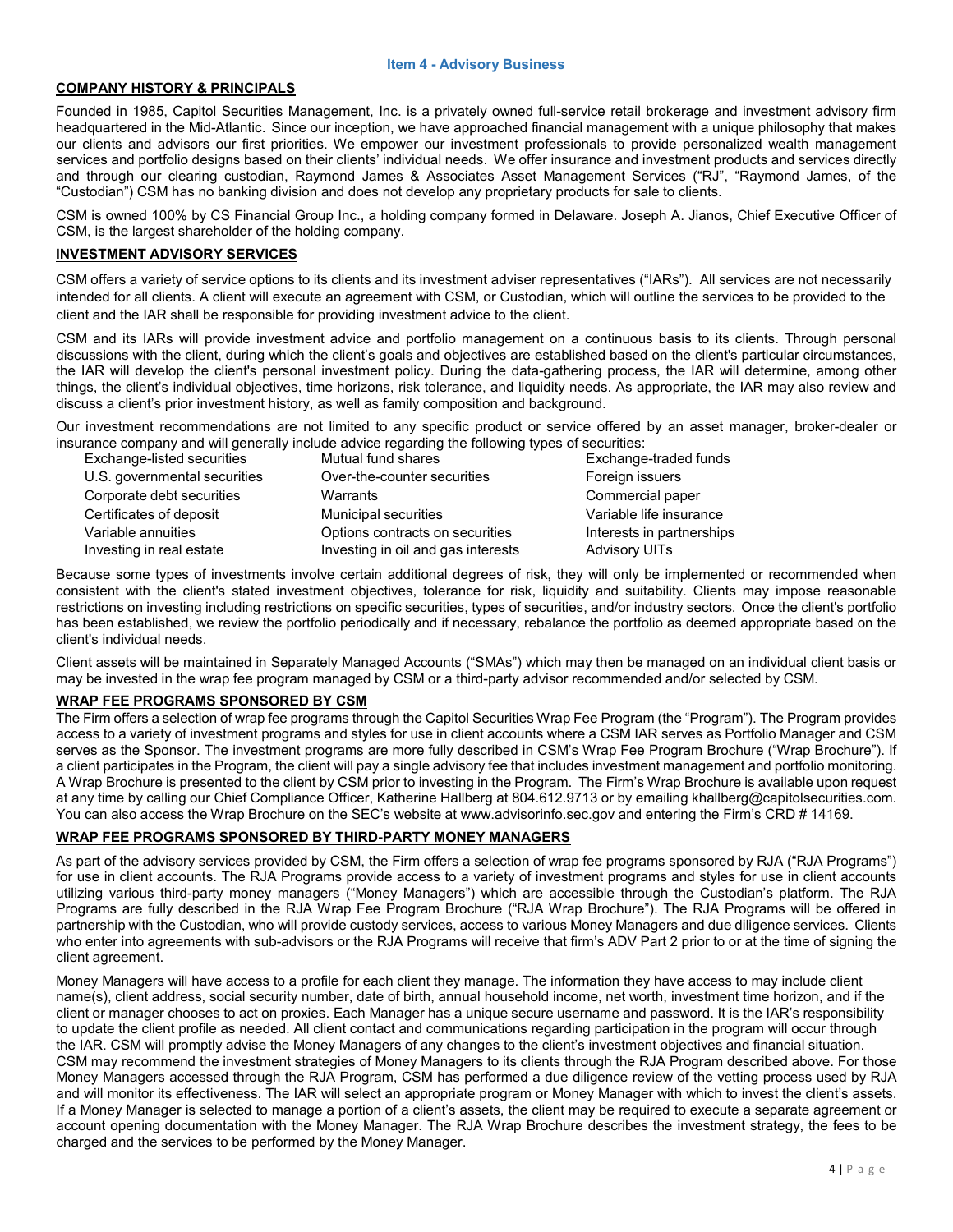# **COMPREHENSIVE FINANCIAL PLANNING**

CSM offers financial planning services to its clients. Financial planning is a comprehensive evaluation of a client's current situation and that client's future goals and objectives. Through the financial planning process, all questions, information and analysis are considered as they impact and are impacted by the entire financial and life situation of the client. A client purchasing this service receives a written report which provides the client with a detailed financial plan designed to assist the client towards achieving his or her financial goals and objectives. Financial planning services may be offered for a single, one-time plan, or clients may choose to engage CSM to perform ongoing monitoring of their financial plan, investments, financial situation and financial objectives on a year-round basis. In general, the financial plan can address any or all of the following areas:

• PERSONAL: We review family records, budgeting, personal liability, estate information, and financial goals.

- TAX & CASH FLOW: In coordination with the client's tax planning professional, we analyze the client's income tax, spending and planning for past, current and future years; we then illustrate the impact of various investments on the client's current income tax and future tax liability.
- INVESTMENTS: We analyze investments and their effect on the client's portfolio
- INSURANCE: We review existing policies to ensure proper coverage for life, health, disability, long-term care, liability, home and automobile.
- RETIREMENT: We analyze current strategies and investment plans to help the client achieve his or her retirement goals.
- DEATH & DISABILITY: We review the client's cash needs at death, income needs of surviving dependents, estate planning and disability income.
- ESTATE: We assist the client in assessing and developing long-term strategies, including as appropriate, living trusts, wills, review estate tax, powers of attorney, asset protection plans, nursing homes, Medicaid and elder law.

The Firm gathers required information through in-depth personal interviews. This information includes the client's current financial status, tax status, future goals, desired returns, objectives and attitudes towards risk. We carefully review documents supplied by the client, including a questionnaire completed by the client, and prepare a written report. Should the client choose to implement the recommendations contained in the plan, we suggest the client work closely with his/her attorney, accountant, insurance agent, and/or stockbroker. Implementation of financial plan recommendations is entirely at the client's discretion. We may also provide general nonsecurities advice on topics that may include tax and budgetary planning, estate planning and business planning.

Typically, the financial plan is presented to the client within six months of the contract date, provided that all information needed to prepare the financial plan has been promptly supplied.

## **CONSULTING SERVICES**

The Firm's IARs may provide advice regarding various financial topics where no financial plan or written report is provided to the client. Topics for which consulting services may be provided may include:

| <b>Financial Plan Analysis</b>  | <b>Retirement Planning</b>               | Cash Flow        |
|---------------------------------|------------------------------------------|------------------|
| College Planning                | Divorce Planning                         | <b>Budgeting</b> |
| <b>Business Planning</b>        | Tax Planning                             | Realized 0       |
| <b>Account Re-registrations</b> | <b>Estate Re-organizations</b>           | Savings B        |
| <b>Beneficiary Changes</b>      | <b>Asset Allocation Services</b>         | $401(k)$ Ass     |
| Stock Re-registration/Rule 144  | <b>Stock Account Registration Change</b> | Savings B        |
| Change of Beneficiary           | Realized Gain/Loss Reports               | Death Cla        |

**Cash Flow Analysis** Realized Gain/Loss Report ons Savings Bond Evaluations<br>vices 401/k) Asset Allocation 401(k) Asset Allocation Stock Re‐registration/Rule 144 Stock Account Registration Change Savings Bond Evaluation Death Claim/Estate Processing

## **INVESTMENT STRATEGIST SERVICES**

A CSM IAR may serve as a sub‐advisor to certain institutional clients to whom the IAR provides Investment Strategist Services ("ISS"). CSM's ISS may include strategic asset allocation models, tactical asset allocation models, absolute‐return oriented models as well a multi-manager, multi-product and/or multi-strategy models for individual asset classes and/ or for the total portfolio asset allocation. The IAR may or may not provide these services while acting as a portfolio manager for a wrap fee program that is not sponsored by CSM. An investment adviser other than CSM will establish and maintain a relationship with its clients directly and will retain sole responsibility for suitability and overall management of the client relationship. CSM, as sub-advisor, will not establish a contractual relationship directly with these retail clients.

## **PENSION CONSULTING SERVICES**

With respect to advisory services provided to the sponsor of a pension plan, CSM may provide some or all of the following services:

- Due diligence on existing, potential, and selected investment managers and/or service providers
- Retirement plan asset-class menu recommendations
- Investment policy statement review or its development and implementation
- Trustee education
- Plan design recommendations
- Plan mid-year and year-end reviews with trustee(s), as appropriate
- Investment monitoring reports
- Substitution recommendations
- Watch list recommendations
- Model portfolio generation for participants
- Participant educational workshops
- Site visits when/where needed, upon request

• Upon request, CSM can review an existing or prepare a new investment policy statement (IPS) or similar plan document. The purpose of the IPS is to assist investment committees or plan sponsors in effectively supervising, monitoring and evaluating the company's retirement plan. Topics may include: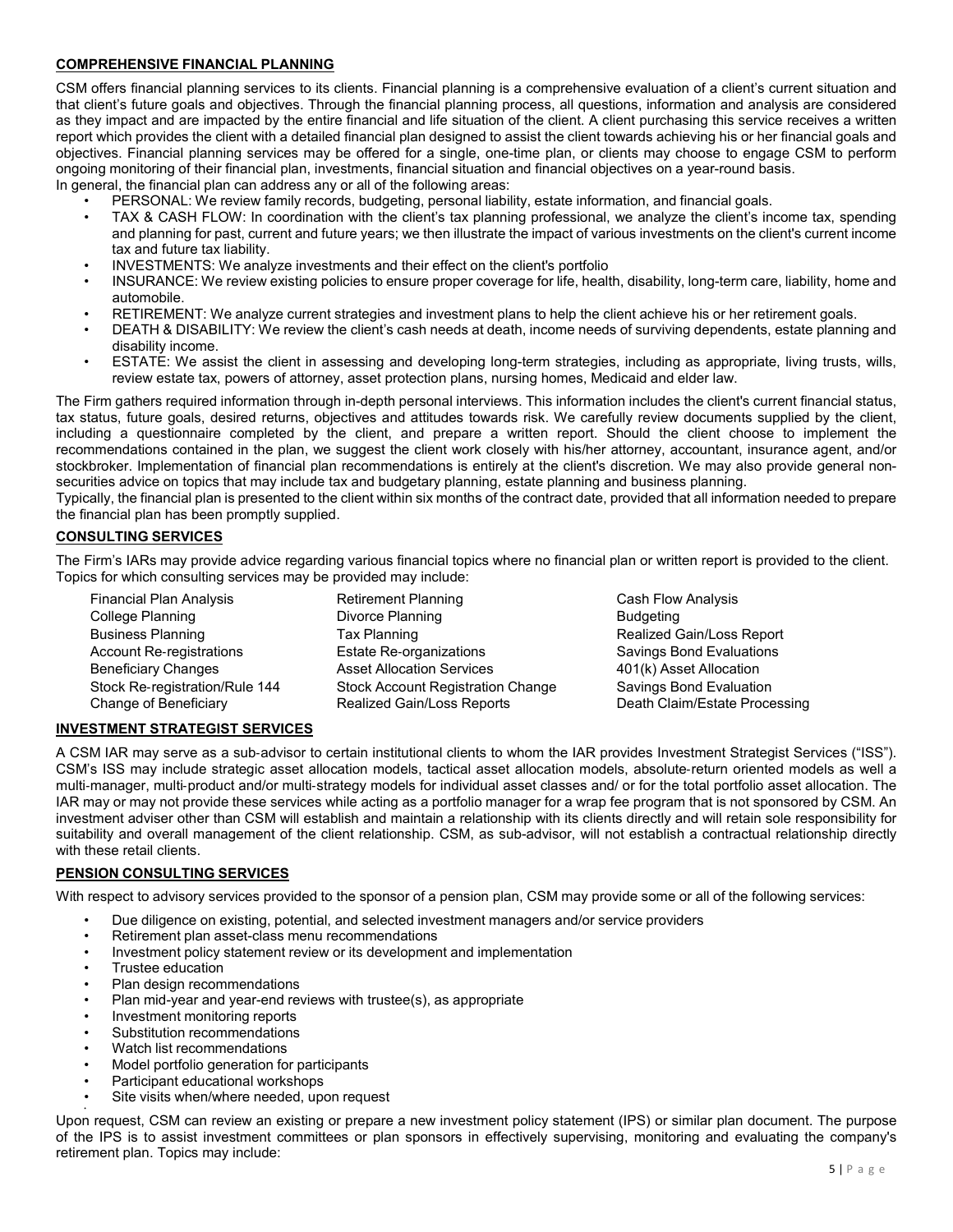- Investment committee's expectations, objectives and guidelines for the plan, as well as ensuring effective communications between the investment committee and all parties involved with investment management decisions;
- Establishing formal criteria for provider selection and evaluation; and,
- Complying with all ERISA, fiduciary, prudence and due diligence requirements applicable with laws, rules and regulations from various local, state or federal entities that may impact plan assets.

# • **EDUCATIONAL SEMINARS & WORKSHOPS**

CSM's IARs may conduct seminars for consumers, corporations, associations, nonprofit organizations and community and religious groups on a variety of personal finance topics. The IAR creates the presentations, which are reviewed by the IAR's designated supervisor or the Compliance Department. These presentations are designed to educate participants on complex financial concepts. Please refer to the Non-Cash Compensation paragraph noted in Item 5 for additional disclosures related to seminars and workshops.

#### **Item 5 - Fees and Compensation**

# <span id="page-5-0"></span>**FEES FOR INVESTMENT ADVISORY SERVICES**

CSM's Advisory Fee for providing investment advisory advice is calculated as a percentage of assets under management in the account, payable in advance, on a quarterly or monthly basis depending on the type of program selected. The initial fee is calculated on the date the client account is accepted into the Program and is prorated for the remainder of the quarter or month. There could be a short delay between account inception and initial securities transactions. Subsequent fees will be determined for calendar quarter or monthly periods and shall be calculated on the basis of the market value of the securities and eligible cash held in a client's account on the last business day of the previous calendar quarter or month. The maximum Advisory Fee is 2.0% per annum. CSM and the Custodian receive a portion of the Advisory Fee. The IAR receives a portion of the Advisory Fee as his or her compensation.

*Limited Negotiability of Advisory Fees*: We retain the discretion to negotiate alternative fees on a client-by-client basis. The specific annual fee is identified in the investment management agreement between the IAR and each client. Client facts, circumstances and needs are considered in determining the fee schedule.

These include:

- Complexity of the client;
- Assets to be placed under management;
- Anticipated future additional assets;
- Related accounts;
- Portfolio style;
- Account composition; and
- Reports, among other factors.

## **You will pay costs and fees whether you make or lose money on your investments.**

Costs and fees will reduce any amount of money you make on your investments over time. Please make sure you understand what costs and fees you are paying. We make detailed information available to you regarding the investments and services we offer through prospectuses, applications, agreements, subscription documents. We encourage you to carefully review the information before you make an investment decision.

## **FEES WHEN PARTICIPATING IN WRAP FEE PROGRAMS SPONSORED BY CSM**

For clients who participate in the Program, the client will pay a "Wrap Fee" which includes investment advisory services as well as brokerage execution costs, without regard to the number of transactions executed during the billing period. CSM has negotiated fees with each of its Custodians for clearing and execution services. Transaction costs imposed by each Custodian are covered as part of the Wrap Fee. Effective July 1, 2019, for most programs, the fee is calculated on a monthly basis, based upon assets in the client account at the end of the preceding month and is paid monthly, in advance. The IAR is paid from this Wrap Fee. The maximum Wrap Fee is 2.0% per annum based upon the market value of the securities and cash or cash equivalents in the client's account and the complexity of the client services provided. The exception to this is the program from Capital Group Companies, which calculates the fee on a quarterly basis, based upon the asserts in the client account at the end of the preceding quarter and is paid quarterly, in advance. The fee for this program is fixed at 0.50% per annum based upon the market value of the securities and cash or cash equivalents in the clients account.

The Wrap Fee does not include certain account and securities related costs, including the fees embedded in the mutual funds, ETFs or annuities in which wrap fee accounts invest. In addition, the fee does not include debit balances, related margin interest, IRA and retirement plan fees, transfer fees, 12b-1 fees, wire transfer fees, overnight check fees, account closing fees, paper statement delivery fees, non-standard asset fees, insufficient fund fees, returned check fees, expenses charged by the mutual funds, expenses charged by the variable annuities and exchange traded funds, or other fees or taxes that are required by law. These fees will increase the net cost to clients.

Program Wrap Fees may vary from fees that might otherwise be charged if a client was to select a separate brokerage service and negotiate commissions in the absence of the additional advisory service provided by CSM. The overall cost associated with a client's relationship with CSM (and the compensation we receive) varies depending on several factors, including: 1) a client's particular investment advice requirements and product preferences and 2) the value of a client's account or the client's household's relationship with the Firm.

## **FEES WHEN PARTICIPATING IN THE RJA PROGRAMS**

For clients who participate in the RJA Programs, the client will pay a Wrap Fee which includes investment advisory services, as well as brokerage clearing and execution costs, without regard to the number of transactions executed during the billing period. RJA is responsible for setting the clearing and execution services. Transaction costs imposed by these brokerage firms are covered as part of the Wrap Fee. The maximum Wrap Fee is 2.0% per annum based upon the market value of the securities and cash or cash equivalents in the client's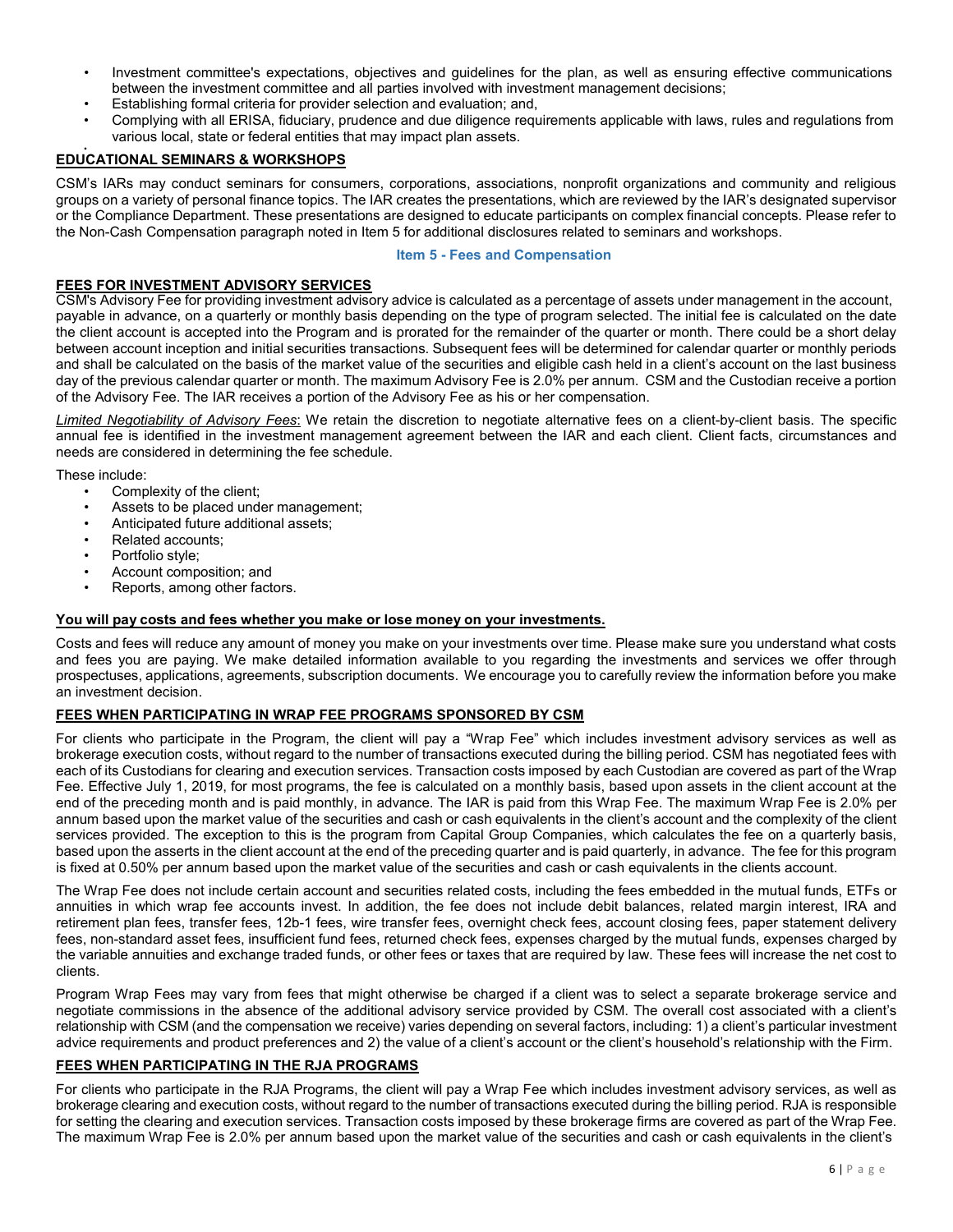account. The fee is calculated on a quarterly basis, based upon assets in the client account at the end of the preceding quarter and is paid quarterly, in advance. The IAR is paid from this Wrap Fee.

The RJA Wrap Fee does not include certain account and securities related costs, including the fees embedded in the mutual funds, ETFs or annuities in which wrap fee accounts invest. In addition, the fee does not include debit balances, related margin interest, IRA and retirement plan fees, transfer fees, 12b-1 fees, wire transfer fees, overnight check fees, account closing fees, paper statement delivery fees, non-standard asset fees, insufficient fund fees, returned check fees, expenses charged by the mutual funds, expenses charged by the variable annuities and exchange traded funds, or other fees or taxes that are required by law. These fees will increase the net cost to clients.

RJA Program fees may vary from fess that might otherwise be charged if a client was to select a separate brokerage service and negotiate commissions in the absence of the additional advisory service provided by RJA. The overall cost associated with a client's relationship with CSM (and the compensation we receive) varies depending on several factors, including: 1) a client's particular investment advice requirements and product preferences and 2) the value of a client's account or the client's household's relationship with the Firm.

# **FEES WHEN PARTICIPATING WITH A THIRD PARTY MONEY MANAGER**

CSM IARs may recommend that client assets be sub-advised/managed by Money Managers who manage money according to a particular investment strategy that is appropriate and available to the Firm's clients. When investing with Money Managers, clients will do so under the RJA Programs. The Wrap Fee will include CSM's advisory fee and the Money Manager's fee and will cover the costs of typical transactions costs as described above.

The management fee payable to discretionary Money Managers available through the RJA Programs typically ranges between forty and fifty basis points (0.40% – 0.50%) for equity and balanced accounts, and twenty to thirty basis points (0.20% - 0.30%) for fixed income accounts, but may vary due to incremental rate negotiation between RJA Programs and the Money Manager. With regard to model portfolios containing mutual funds and exchange-traded funds available through the RJA Programs, the advisory fee paid to the manager of the model portfolios ("Model Managers") is typically 0.30% - 0.35%.

The negotiated management fee may differ between Money Managers, or the management fee paid by RJA Programs may be more or less than the Money Manager may receive for providing similar services pursuant to another sponsor's Money Manager or the RJA Programs. As with any negotiation, Money Managers may agree on a negotiated fee or decline to participate in any of the programs. A Money Manager's decision to participate in the RJA Programs is theirs alone to make and may be based on their own economic considerations.

Please be aware that RJA Program fees may vary from fees that might otherwise available if a client was to select a separate brokerage service and negotiate commissions in the absence of the additional advisory services provided by RJA. The overall cost associated with a client's relationship with CSM (and the compensation we receive) varies depending on several factors, including: 1) a client's particular investment advice requirements and product preferences and 2) the value of a client's account or the client's household's relationship with the Firm.

## **FINANCIAL PLANNING & CONSULTING SERVICE FEES**

CSM's fees for financial planning and consulting services are determined based on the nature of the services provided, the complexity of each client's circumstances, and the skills and experience of the IAR engaged by the client. All fees are agreed upon in advance and evidenced via a written agreement. Client shall make and shall be solely responsible for any and all decisions as to whether to follow or disregard, wholly or partially, any information, recommendation, and/or advice provided by IAR. Clients are not obligated to implement recommendations made in a financial plan through CSM.

*Financial Planning Fees*: The financial planning service fee for a single, one-time plan may be billed on a fixed fee or an hourly basis. For a fixed fee engagement, the client will be required to pay one-half of the fixed fee upon execution of the agreement. The balance will be due upon delivery of the financial plan to the client.

Hourly fees for financial planning will be billed monthly or quarterly in arrears, as agreed upon with the client. An invoice will be provided to the client and the fee will be collected from the advisory or brokerage account designated by the client. Financial planning hourly fees will generally range from \$150 to \$500 per hour. Fixed fees will depend on the level and scope of the services required and the expertise of the professionals rendering service.

*Ongoing Financial Planning Fees:* A client may engage the IAR to provide financial planning with on-going monitoring of the plan. Such an arrangement may be billed based on an annual fixed fee or on an annual percentage of a client's net worth. For an annual fixed fee, the fee will payable in advance on an installment basis at the calendar month-end or quarter-end. The first payment will be prorated to cover the period from the date the Agreement is signed through the end of the current calendar quarter.

Annual fees based on a client's net worth will be calculated upon initial execution of an agreement between CSM and the client. Each year, the client will be provided with an invoice upon completion of the plan. The maximum percentage charged for financial planning with ongoing monitoring will be 1.00% per annum, as agreed by contract.

*Termination:* After the first year, this Agreement may be terminated at any time, by either party, for any reason with written notice. Certain fees may be paid in advance of services provided. Upon termination of any account, any prepaid, unearned fees will be promptly refunded. In calculating a client's reimbursement of fees, we will pro-rate the reimbursement according to the number of days remaining in the billing period.

*Consulting Fees*: To the extent requested by the client, CSM may provide consulting services regarding non-investment related matters, such as estate planning, tax planning and insurance, among other matters. Neither CSM nor any of its IARs serve as an attorney or licensed insurance agent, and no portion of the CSM's services should be construed as such. To the extent requested by a client, the IAR may recommend the services of other professionals for certain non-investment implementation purposes (i.e. attorneys, accountants, insurance, etc.). The client is under no obligation to engage the services of any such recommended professional. The client retains absolute discretion over all such implementation decisions and is free to accept or reject any recommendation from CSM. Consulting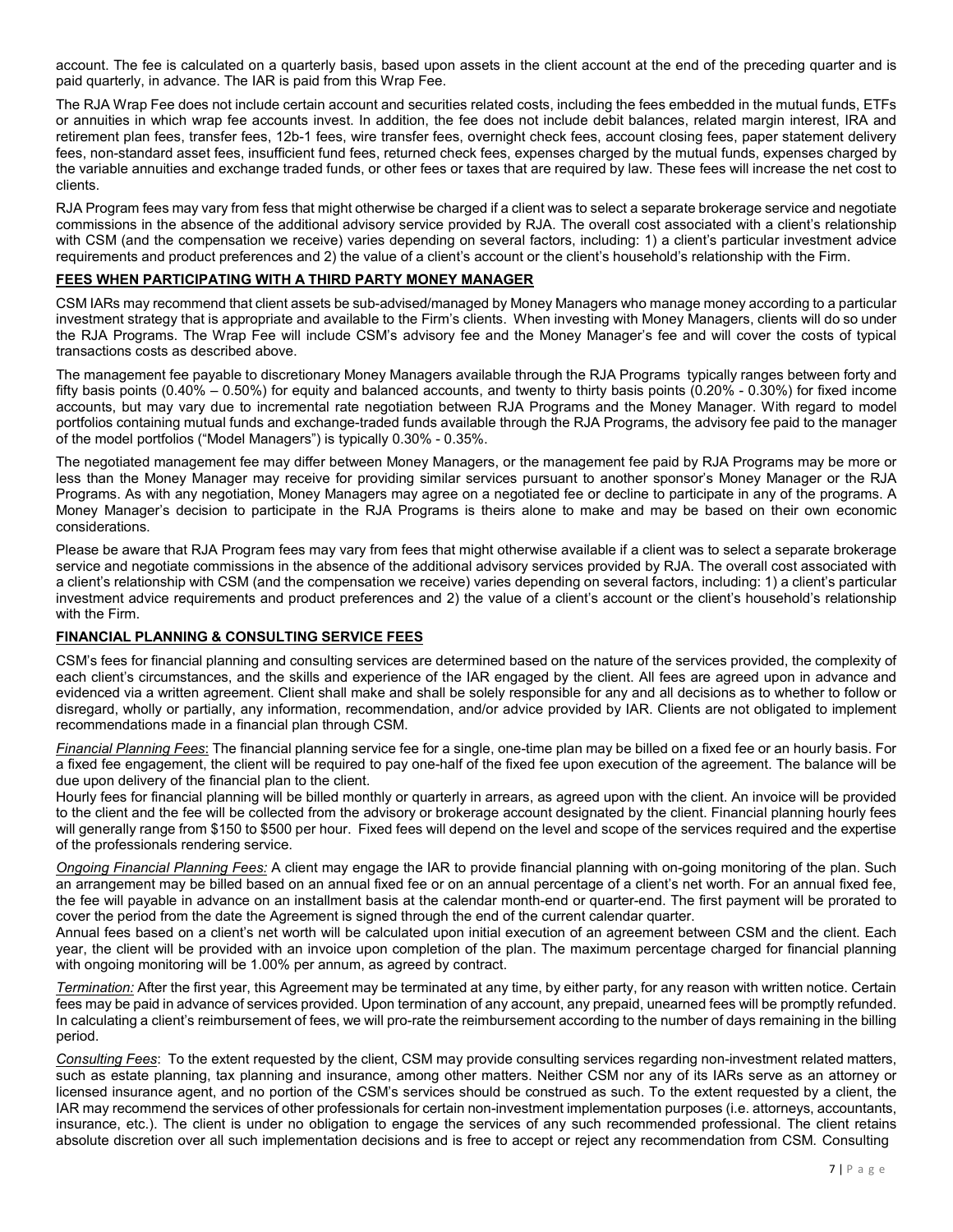fees charged by CSM l generally range from \$150 to \$500 per hour. In some instances, CSM may charge a fee for Portfolio Analysis and Review ("PAR Fee"). The fee is between 0.00% - 0.75% and is a one-time charge.

It is the client's responsibility to promptly notify CSM of any material changes in the client's financial situation or investment objectives.

# **FEES FOR INVESTMENT STRATEGIST SERVICES**

As compensation for its ISS, CSM will enter into an investment sub‐advisory agreement with each third party institutional adviser. The fees for sub‐advisory services are based on a number of factors, including the size of the relationship and the nature and complexity of the services to be provided. The frequency and methodology for payment of sub‐advisory fees will be detailed in each sub‐advisory agreement. The maximum percentage charged for Investment Strategist Services will be 1.00% per annum. The fee is calculated on a quarterly basis, based upon assets in the client account at the end of the preceding quarter and is paid quarterly, in advance.

# **FEES FOR PENSION CONSULTING SERVICES**

CSM's fees for pension consulting and management services are based on the nature of the services being provided, the complexity of the benefit plan, and the skills and experience of the IAR engaged by the plan sponsor. Fees may be for a flat, annual fee, or a percentage of assets under management. All fees are agreed upon in advance and documented in a written Agreement with any plan sponsor. When offering consultation and plan management services on a fixed fee basis, fees will typically range from \$1,000 up to \$125,000 per year. For an annual fixed fee, the fee will be payable in advance on an installment basis at the end of the calendar quarter. The first payment will be prorated to cover the period from the date the agreement is signed through the end of the current calendar quarter. The first payment is due upon execution of the agreement.

Annual fees based on a plan's assets under management will be calculated upon initial execution of an Agreement between CSM and the plan sponsor. The fee is typically based on the reporting period ending value of plan accounts (e.g., the last market day of the quarter). The first billing cycle typically begins once the agreement is executed and account assets have settled into an account held by the Custodian of record. The maximum percentage charged for pension consulting and plan management services will be 1.00% per annum, payable quarterly, in advance, in accordance with the Agreement.

# **GENERAL INFORMATION ABOUT ADVISORY FEES**

*Termination of Agreement/Refund of Fees:* Upon termination of a client's account, CSM will review the advisory services provided for the quarter or month of termination and refund any applicable unearned fees.

*Additional Expenses Not Included in The Asset Based Advisory Fee*: All fees paid to CSM for investment advisory services are separate and distinct from the fees and expenses charged by mutual funds and/or ETFs to their shareholders. These fees and expenses are described in each fund's prospectus. These fees will generally include a management fee, other fund expenses, and a possible distribution fee, or 12b-1 fees. If the fund also imposes sales charges, a client will pay either an initial or deferred sales charge. A client could invest in a mutual fund directly, without our services. In that case, the client would not receive the services provided by our Firm which are designed, among other things, to assist the client in determining which mutual fund or funds are most appropriate to each client's financial condition and objectives. Accordingly, the client should review both the fees charged by the funds and our fees to fully understand the total amount of fees to be paid by the client and to thereby evaluate the advisory services being provided.

Clients should also understand that the shares of certain mutual funds offered in these programs may impose short-term trading charges for redemptions (typically 1%-2% of the amount redeemed) made within short periods of time. These short-term charges are imposed by the funds (and not CSM) to deter "market timers" who trade actively in fund shares. Clients should consider these short-term trading charges when selecting the program and/or mutual funds in which they invest. These charges, as well as operating expenses and management fees, will increase the overall annual cost to the client by 1%-2% (or more), and are available in each fund's prospectus.

Clients should be aware that ETFs incur a separate management fee, typically 0.20%-0.40% of the fund's assets annually (although individual ETFs may have higher or lower expense ratios), which is assessed by the fund directly and not by CSM. This management fee is in addition to the ongoing advisory fee assessed by CSM and will generally result in clients which utilize an SMA Manager or Investment Strategy that invests in ETFs paying more than clients utilizing one that invests in individual securities, without taking into effect negotiated asset-based fee discounts, if any. Certain ETFs may be classified as partnerships for U.S. federal income tax purposes, which may result in unique tax treatment, including Schedule K-1 reporting.

Certain no-load variable annuities and indexed annuities may be purchased in or transferred into accounts may be charged an assetbased advisory fee. The annual advisory fees charged for these no-load variable annuities are in addition to the annual management fees and operating expenses (which are typically higher than either mutual funds or ETFs) charged by the insurance companies offering these products.

*Surrender Charges or CDSC*: If client transfers a previously purchased investment into a CSM accounts, such as a mutual fund, annuity or alternative investment, or liquidates the previously purchased investment and transfers the proceeds into an account, client may be charged a fee (sometimes called a surrender charge or CDSC) upon the sale or redemption in accordance with the investment product's prospectus. In many cases, the CDSC is only charged if a client does not hold the security for the minimum period of time. In particular, if a client transfers a previously purchased mutual fund (such as a Class C share) into an account that is subject to a CDSC, then the client will pay that charge when the mutual fund is sold.

Clients participating in SMA programs may be charged various program fees in addition to the advisory fee charged by the Firm. Such fees may include the investment advisory fees of the Money Manager, which may be charged as part of a wrap fee arrangement. In a wrap fee arrangement, clients pay a fee for advisory, brokerage and custodial services. In evaluating such an arrangement, the client should also consider that, depending upon the level of the wrap fee charged by the broker-dealer, the amount of portfolio activity in the client's account, and other factors, the wrap fee may or may not exceed the aggregate cost of such services if they were to be provided separately. We will review with clients any separate program fees that may be charged to clients.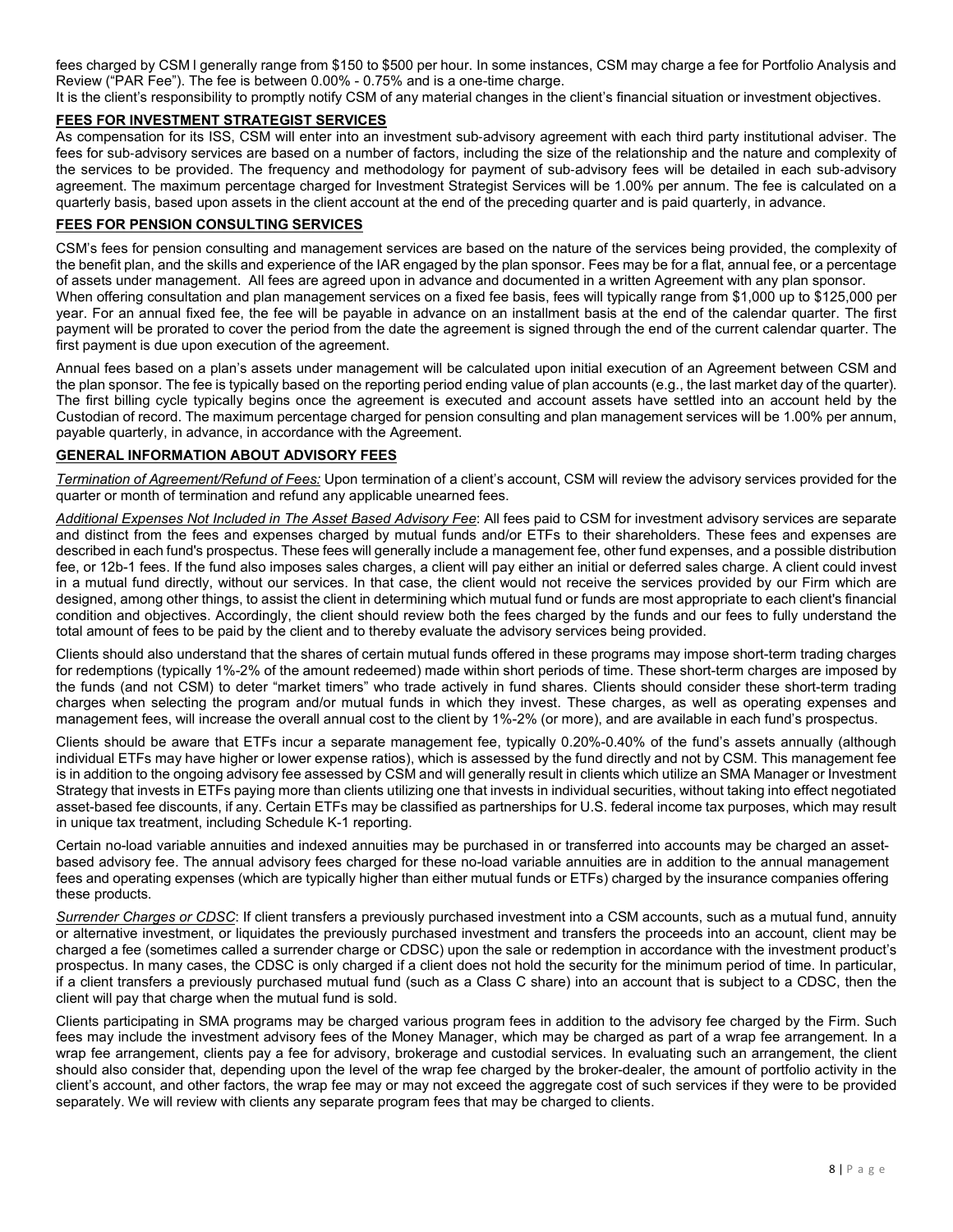In addition to our advisory fees, clients are also responsible for the fees and expenses charged by the Custodian and imposed by broker dealers, including, but not limited to, any transaction charges imposed by a broker dealer with which a Money Manager effects transactions for the client's account(s). Please refer to the "Brokerage Practices" section (Item 12) of this Form ADV for additional information.

Advisory fees do not cover all custodial service charges and the client should be aware that additional fees from the Custodian may apply. A list of additional fees that the Custodian may charge can be found on the Schedule of Fees document which is provided to the client when the account is opened. Additionally, all fees charged will be listed on the account statement provided to the client on a monthly or quarterly basis. The Firm also includes on the statement a list of all possible fees that may be charged by the Custodian annually.

*Account Maintenance Fee*: A retirement account (such as a SEP IRA, Roth IRA, IRA) will incur an annual account maintenance fee. This fee is charged directly to your account by Raymond James. CSM receives a portion of this annual maintenance fee.

*12b-1 Fees*: As CSM is a registered broker/dealer as well as a registered investment adviser, the Firm may accept commissions in addition to advisory fees for the sale of mutual fund shares, as set forth in the prospectus for each security. A 12b-1 fee is an annual marketing or distribution fee charged by a mutual fund. The 12b-1 fee is considered to be an operational expense and, as such, is included in a mutual fund's expense ratio. 12b-1 fees are comprised of two distinct charges: a service fee and a distribution/marketing fee. 12b-1 fees are generally between 0.25% and 1% (the maximum allowed) of a fund's net assets, with service fees and distribution/marketing fees limited to 0.25% and 0.75%, respectively. CSM currently does not receive any portion of 12b-1 fees received for mutual fund shares purchased or held in CSM advisory accounts. Rather, the custodian receives any such fees. CSM is currently working with the custodian to have any 12b-1 fees paid on funds in advisory accounts rebated to the clients' accounts. Because the custodian receives 12b-1's for our clients, at this time, a potential conflict exists with the mutual shares classes that our custodian makes available to our firm. Use of a more costly mutual fund share class will reduce the performance of a client's account. Please note that CSM and its IARs do not have an incentive to recommend or select mutual fund share classes that have higher 12b-1 fees because their compensation is not affected by the share class selected.

*Trading Away*: Portfolio Managers may elect to execute transactions away from CSM, as they deem appropriate, as part of their best execution responsibilities. Costs and transaction fees arising out of transactions effected by entities other than CSM, including transactions effected through our affiliates or attributable to dealer mark-ups, markdowns or "spreads" (in transactions where CSM or another entity acts as principal for its own account) will be separately borne by the client.

A client should also be aware that annuities, non-traded real estate investment trusts, and syndicate offerings held in an advisory account may contain separate fees (including, but not be limited to, 12b-1 fees) that the client will be charged for and are not included in the advisory fee.

*Grandfathering of Minimum Account Requirements*: Pre-existing advisory clients are subject to CSM's minimum account requirements and advisory fees in effect at the time the client entered into the advisory relationship. Therefore, our Firm's minimum account requirements will differ among clients.

*ERISA Accounts*: CSM is deemed to be a fiduciary to advisory clients that are employee benefit plans pursuant to the Employee Retirement Income and Securities Act ("ERISA"), and regulations under the Internal Revenue Code of 1986 (the "Code"), respectively. As such, our Firm is subject to specific duties and obligations under ERISA and the Code that include, among other things, restrictions concerning certain forms of compensation. To avoid engaging in prohibited transactions, CSM may only charge fees for investment advice about products for which our Firm and/or our related persons do not receive any commissions or 12b-1 fees, or conversely, investment advice about products for which our Firm and/or our related persons receive commissions or 12b-1 fees, however, only when such fees are used to offset CSM's advisory fees.

*Advisory Fees in General*: Clients should note that similar advisory services may (or may not) be available from other registered (or unregistered) investment advisers for similar or lower fees.

*Order Flow:* Custodians of assets, including Raymond James may also collect revenue from the sale of order flow to other parties. CSM does not participate in this revenue and cannot control what the custodian does with regard to order flow.

*Limited Prepayment of Fees*: Under no circumstances will CSM require or solicit payment of fees in excess of \$1200 six months or more in advance of services rendered.

*IAR as Portfolio Manager*: When an IAR provides portfolio management services, then no other Money Manager will be involved in the management of the client's account. Typically, when the IAR provides portfolio management services in this capacity, the IAR will receive higher fees compared to arrangements where an outside Money Manager is responsible for the portfolio management of a client's account; therefore, an incentive exists for the IAR to recommend himself as portfolio manager compared to other sub-advisory arrangements.

# Cash Sweep Program

#### **Introduction**

The cash sweep program is a service that allows clients to earn interest on cash awaiting investment ("Cash Sweep Program"). CSM, through its custodian, Raymond James & Associates, Inc. ("RJA"), offers a deposit sweep called the Raymond James Bank Deposit Program ("RJBDP", which includes a version with Raymond James Bank, N.A. ("RJ Bank"), as the only bank option [discussed below as "RJBDP-RJ Bank Only"]). In addition, RJA offers a cash feature called the Client Interest Program ("CIP") under which, if you select that feature in an eligible account, RJA will pay you the same interest rate, as you would receive if you selected RJBDP. Because CIP is an option for some accounts to earn interest on cash awaiting investment, we are including CIP in the Cash Sweep Program. We refer to both RJBDP (including the variations described below) and CIP as "sweep options" throughout this document and our agreements with you.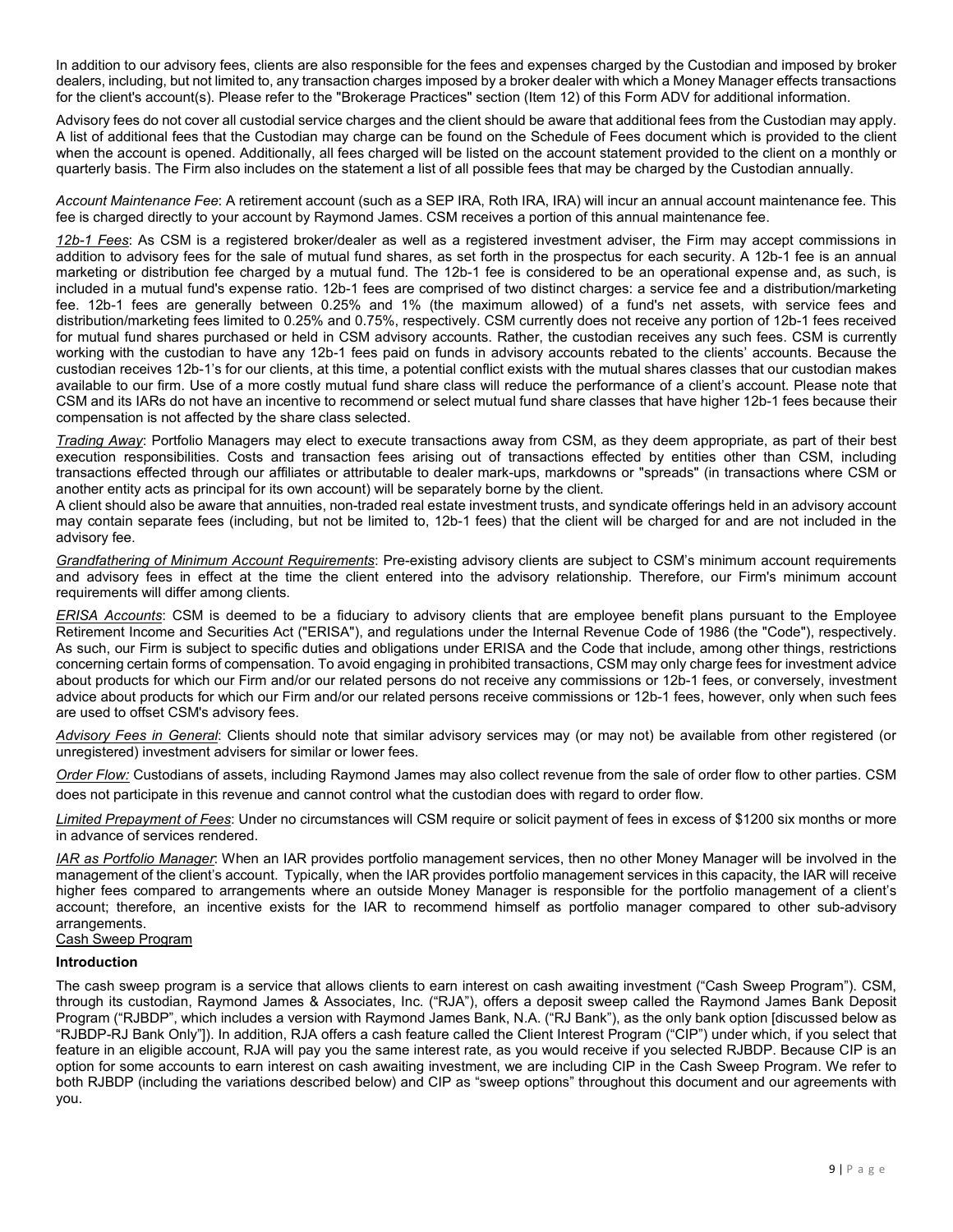Your account type determines which of the sweep options are available. Not all sweep options are available for each account type, and some account types have only one sweep option available. The sweep option(s) available for your type(s) of account at the time that you first open an account are set forth in the client agreements that you review and sign at the time of account opening. RJA may amend the Cash Sweep Program to change the sweep options available for any type of account, and in that case, RJA may change the sweep option in one or more of your existing accounts. Your IAR can provide you with additional information about Cash Sweep Program eligibility. If you are purchasing securities, the amount of the purchase will be withdrawn from your sweep option on the settlement date, thereby eliminating the need to deliver funds to us. If you are selling securities, the proceeds are deposited in your sweep option by the day following settlement date, enabling you to begin earning interest on those funds until they are reinvested.

With respect to cash reserves of client accounts, the custodian of the account assets will determine where cash reserves are held. The custodian may offer one or multiple options to different account types (such as non-taxable and managed accounts). In addition, the custodian may, among other things, consider terms and conditions, risks and features, conflicts of interest, current interest rates, the manner by which future interest rates will be determined, and the nature and extent of insurance coverage (such as deposit protection from the Federal Deposit Insurance Corporation ("FDIC") and Securities Investor Protection Corporation ("SIPC")). The custodian may change, modify or amend an investment option at any time by providing the client with thirty days advance written notice of such change, modification or amendment.

# **Overview of CIP**

CIP is a short-term alternative for cash awaiting investment, in which RJA holds that cash in your account and pays you interest. Cash in CIP is an obligation solely of RJA whereas the funds on deposit through RJBDP and RJBDP-RJ Bank Only are obligations solely of the banks.

## **Overview of RJBDP**

Through RJBDP, which is offered by RJA, uninvested cash in your Raymond James account is automatically deposited, or "swept," into interest-bearing deposit accounts at banks whose deposits are insured by the Federal Deposit Insurance Corporation ("FDIC") up to \$250,000 per insurable capacity per bank, subject to applicable limitations. RJ Bank, an affiliate of Raymond James, is one of the banks in RJBDP.

RJA will deposit up to \$245,000 (\$490,000 for joint accounts of two or more) in each bank on a predetermined list of banks (the "Bank Priority List," discussed below in the section titled "Overview of RJBDP; Bank Priority List"). Once \$3 million (\$6 million for joint accounts of two or more) in total has been deposited at the banks, or once the banks on your Bank Priority List decline to accept further cash, then depending upon the excess funds option you have selected, your excess funds will either remain at RJA in CIP or be directed to a designated "Excess Banks," as described below. If you wish to change your excess funds option selection, please consult with your IAR.

If a bank on your Bank Priority List declines to accept any funds (or any further funds) under RJBDP, then even if that bank is on your Bank Priority List, you should expect that your cash will not sweep to that bank. You may see which banks hold your cash, and in what amounts, on your periodic account statements, in Client Access, or by contacting your IAR for that information.

In the event most or all of the banks on your Bank Priority List decline to accept any funds (or any further funds) under RJBDP, then it may be the case that little or none of your funds will sweep to banks on your Bank Priority List. The effect upon you may vary depending upon how much funds you have in your account and what excess funds option you have selected for your account. In general, however, the refusal of most or all banks on your Bank Priority List to accept any funds (or any further funds) could result in a significant limitation of the FDIC insurance that may be available to you through RJBDP. If you have more funds than are accepted by banks on your Bank Priority List, and the excess option you have selected is:

- Excess Banks, then your excess funds will sweep to an Excess Bank on your list. If the amount of your excess funds that sweeps to an Excess Bank is greater than applicable FDIC limits, then those funds will not be subject to either FDIC insurance or SIPC and excess SIPC coverage. If no Excess Bank on your list is accepting excess funds, then your excess funds will not sweep and instead will be held at RJA; in that case, those funds will be subject to SIPC and excess SIPC coverage within applicable limits, and RJA may, if permissible by law and if in compliance with eligibility criteria for CIP as established by RJA, treat those unswept funds as part of CIP, and pay you interest on those funds, subject to all terms and conditions applicable to CIP.
- CIP, then those funds will be held at RJA in CIP, subject to all terms and conditions applicable to CIP, including the payment of interest and SIPC and excess SIPC coverage within applicable limits.

## **Thus, the overall amount of potential FDIC insurance protection for which you may be eligible as a result of enrollment in the**  RJBDP will vary depending upon the number of banks that are accepting RJBDP cash at any point in time, as well as the excess **funds option that you choose.**

As a result of RJBDP banks limiting or declining to accept funds, some or all funds of clients who have elected RJBDP may not sweep and instead may remain at RJA (such unswept funds referred to as "Capacity-Limited Unswept Funds"). If, subsequently, additional capacity to sweep funds to banks in RJBDP becomes available but in an amount less than necessary to permit all Capacity-Limited Unswept Funds to sweep to a bank in RJBDP, then RJA may in its sole discretion allocate newly available capacity among clients that have Capacity-Limited Unswept Funds.

## **Overview of RJBDP-RJ Bank Only**

If your account is enrolled in the RJBDP-RJ Bank Only option, then uninvested cash in your Raymond James account is swept into deposit accounts at RJ Bank, whose deposits, up to applicable limits, are eligible for FDIC insurance. Funds are deposited without limit and without regard to the FDIC insurance limit. Even if RJ Bank continues to accept funds in RJBDP-RJ Bank Only, RJ Bank retains the discretion to decline to accept funds under the general RJBDP program, whether RJ Bank is designated as one of the banks on a Bank Priority List or is designated as an Excess Bank.

## **Exceptions**

Raymond James may, in its sole discretion, grant exceptions to any of the terms or conditions of the Cash Sweep Program or any sweep option. Such exceptions may include, but are not limited to, terms or conditions related to: (1) any eligibility requirement for a sweep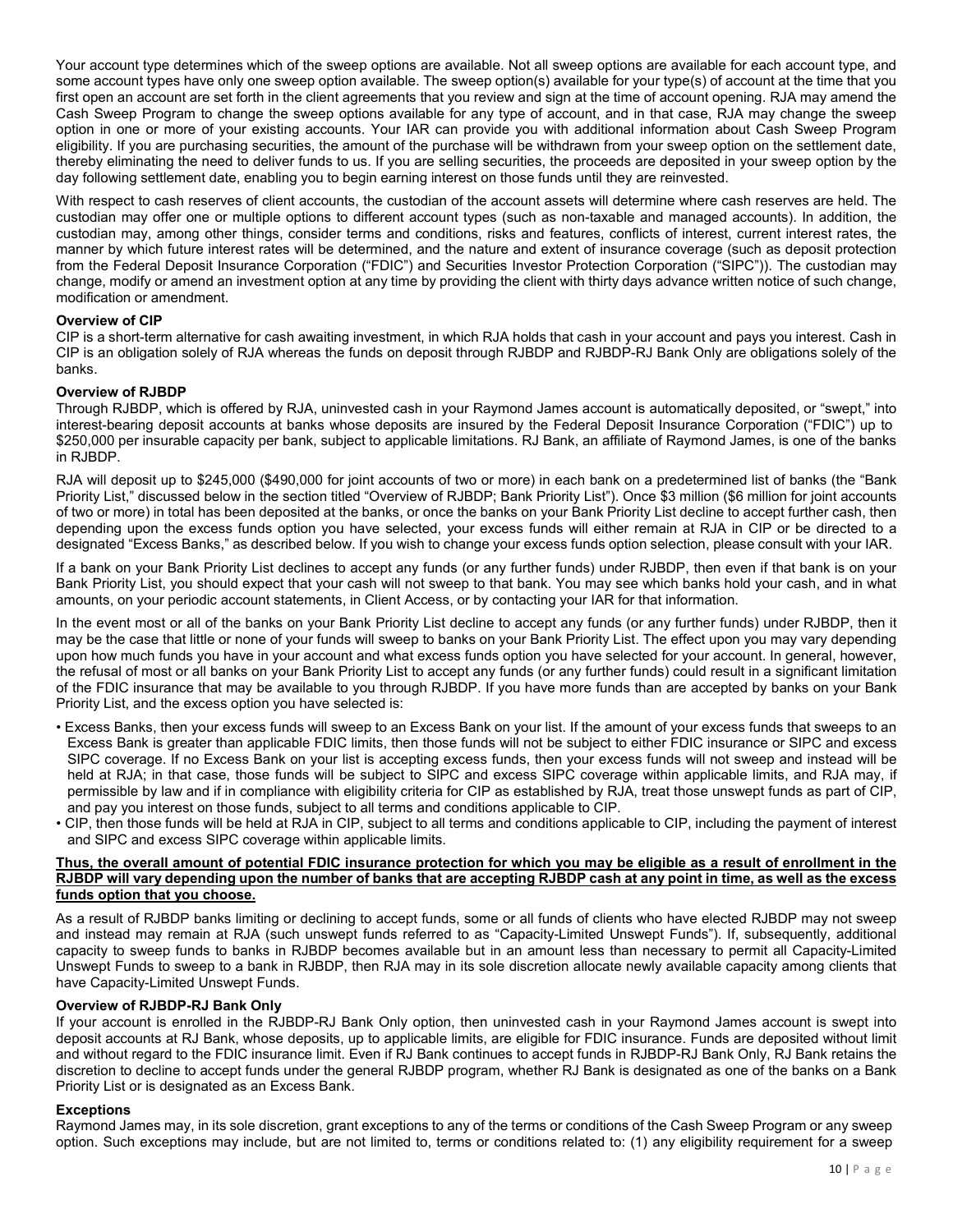option; and (2) revising the fees RJA receives from participating banks in RJBDP, or revising the rate RJA sets on CIP, such that a particular client receives a higher or lower interest rate on swept cash than what is established through the general rate-determination processes.

# **Client's Obligation to Monitor**

In determining which sweep option to select, if more than one is available, you should consider the features and benefits of each of the available sweep options, including the applicable interest rates as well as the other information disclosed below in this document regarding how each feature works and the revenue and other benefits that Raymond James and its affiliates receive from these sweep options. Any cash coming into your Raymond James account – whether from a deposit by you, a dividend or interest payment, proceeds from the sale of a security, or otherwise – will be held in your selected sweep option until you (or the discretionary manager, if your account is managed) make a decision to use the cash for investment or other purpose. It is important that you monitor the amount of funds in your sweep option, and consider other options you may have for investment of those funds. Your IAR can discuss with you options other than or in addition to the Cash Sweep Program for your assets.

#### **Interest Rates and Interest Rate Tiers**

Interest rate tiers applicable across all sweep options. Your interest rate is based on the relationship you have with Raymond James, as well as the interest rate tier ("Interest Rate Tier") for which your accounts are eligible. Eligibility for an Interest Rate Tier is based on the total of (1) the cash balance in RJBDP and (2) the cash balance in CIP (collectively, "Relationship Cash Value"). Your Interest Rate Tier eligibility will be reviewed and adjusted weekly, as necessary (normally after market close on the last business day of the week that the New York Stock Exchange is open ("Aggregation Day")), and is based on your Relationship Cash Value at that time.

#### **Interest rate to be received by clients.**

Accounts enrolled in RJBDP, RJBDP-RJ Bank Only, and CIP each utilize the same Interest Rate Tiers and pay the same rate of interest on the cash balances within each Interest Rate Tier. The process by which the interest rate is determined is described below in the separate sections on each sweep option. Clients whose accounts are introduced to RJA by an unaffiliated introducing broker-dealer or investment adviser ("Introduced Clients") will utilize the same Interest Rate Tiers as clients whose accounts are not introduced in that way; but you should expect that the accounts of Introduced Clients will receive a rate of interest on cash balances within each Interest Rate Tier that is different than, and in most cases will be lower than, the interest rate received by clients whose accounts are not introduced in that way. Interest rates may change at any time without notice. Interest rates will be available on the business day (i.e., Monday through Friday if the New York Stock Exchange is open) the rates are set. Interest Rate Tiers and applicable rates are posted online at raymondjames.com/rates.htm. Rates are also available through Client Access or by contacting your independent firm. Interest will accrue on cash balances from the day funds are swept out of your Raymond James account through the business day preceding the date when funds are swept back into your Raymond James account. Interest will be compounded daily and credited monthly. Neither RJA nor any participating banks are required to offer the highest rates available. Interest rates paid on your cash balances may equal, exceed, or be lower than the prevailing market rates. The interest rates paid may be higher or lower than the interest rates available to depositors making deposits directly with a bank or other depository institution in a comparable account. You should compare the terms, interest rates, required minimum amounts, and other features of the Cash Sweep Program with other accounts and alternative investments, and discuss your options with your IAR Interest rates will vary based upon prevailing economic and business conditions. In periods of low interest rates, the interest rate to be received by clients enrolled in RJBDP, RJBDP-RJ Bank Only and CIP could be as low as zero; further, in the event of a negative interest rate environment, Raymond James, in its sole discretion, may charge your account (including IRA accounts and accounts subject to ERISA) a fee on all funds that you maintain in your account, whether such funds are deposited through RJBDP, held in CIP, or held in any other way.

## **Charges or costs to clients selecting a sweep option.**

The Cash Sweep Program is offered at no additional charge or cost to clients.

# **Compensation and other benefits to Raymond James and its affiliates from client cash in the Cash Sweep Program.**

Fees paid to RJA by the banks in RJBDP provide RJA a material source of revenue. This revenue is important to the ability of RJA to finance its business activities, and ultimately to the potential profitability of RJA. In addition to the fees received by RJA from the banks, cash balances provide a relatively low-cost source of funds to RJA through CIP and to RJ Bank through RJBDP, and help contribute to our profitability. This revenue and other benefits to RJA and its affiliates increase when more client funds are held in the Cash Sweep Program.

## **Compensation to CSM in the Cash Sweep Program.**

You should expect that Raymond James will share a portion of the revenues it receives from one or more of the sweep options with CSM. The rate of any such revenue sharing may be increased depending upon the aggregate amount of client funds in the Cash Sweep Program by all clients of CSM. Even when Raymond James does not share a portion of the revenues it receives with CSM, the aggregate amount of cash in the Cash Sweep Program by all clients of CSM may be credited to CSM for purposes of determining the overall payout rate that CSM receives from Raymond James; thus, higher aggregate amounts of client funds in the Cash Sweep Program may cause CSM to receive higher compensation on transactions and activities unrelated to the Cash Sweep Program, even when no Cash Sweep Program revenue is shared with CSM. The interest rate that you receive on your cash in the Cash Sweep Program is not impacted by any revenue shared with, or credit received by, CSM.

Your IAR does not receive any additional compensation from these programs.

The revenue sharing payments received by CSM are paid to us from the earnings on your uninvested cash or assets within the sweep vehicle. Revenue sharing of this nature is a CONFLICT OF INTEREST because we are incentivized to encourage you to select the money market funds we have recommended when alternatives are available for a lower cost.

*Transactional Fees*: CSM may have pre-existing advisory clients where the Advisor is the portfolio manager and transaction fees occur that are paid for by the IAR. Transaction charges up to \$25 may occur. Because the Advisor pays the transaction charge, there is a conflict of interest. Clients should understand that the cost to the Advisor may be a factor that the Advisor considers when deciding which securities to select and how frequently to place transactions.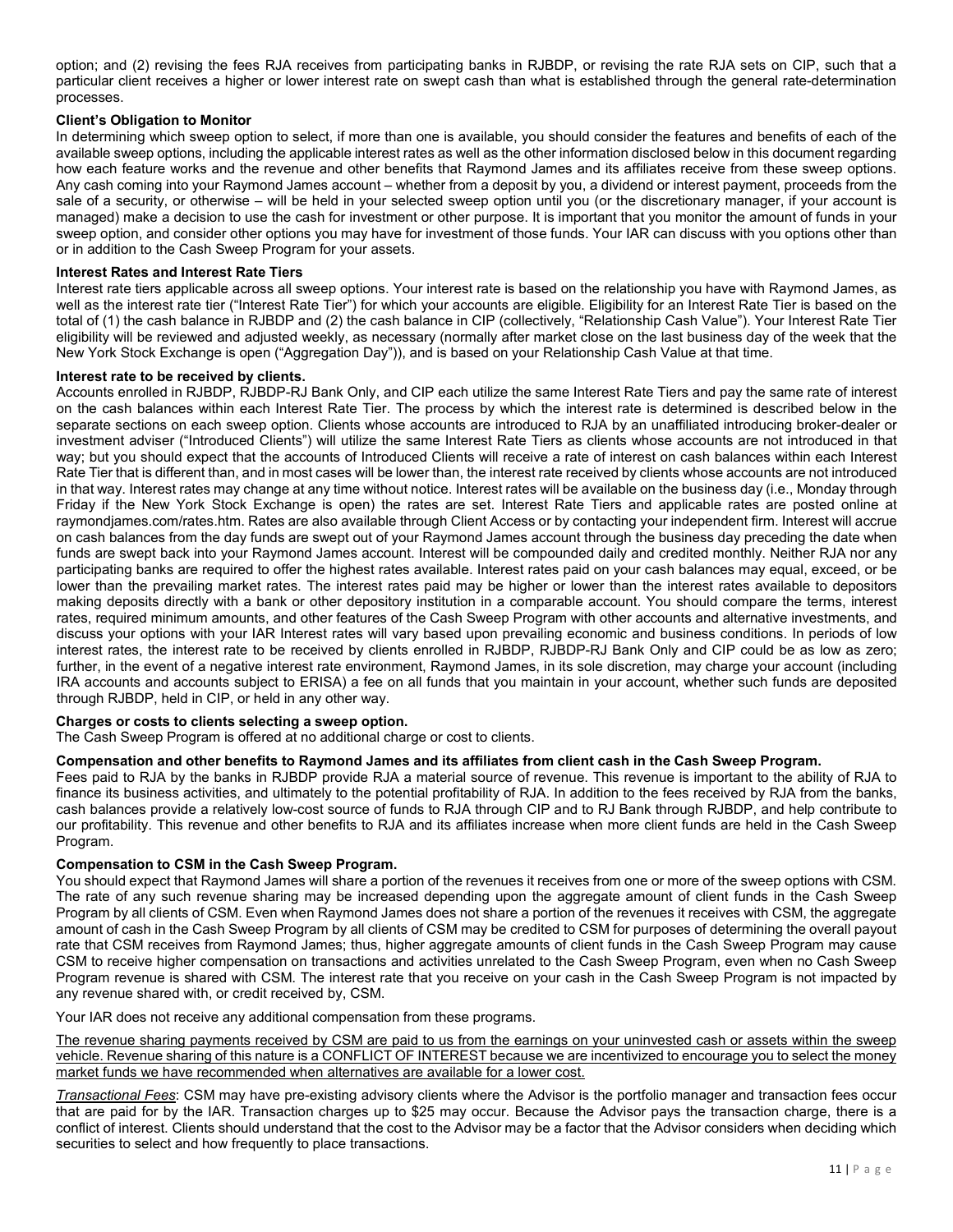*Previously Paid Commissions*: Clients should be aware that securities transferred into an account may have been subject to a commission or sales load when the security was originally purchased. Client should understand that, after the transfer into an account, an advisory fee will be charged based on the total assets in the account, including the transferred security. Depending on the share class and fee structure of the previously purchased mutual fund, CSM can receive fees such as 12b-1 fees, recordkeeping fees and revenue sharing from the previously purchased mutual fund until the position is liquidated and subsequently invested. In other words, if you paid your IAR or another financial professional recently an upfront commission on the previously purchased security, you will be paying a new ongoing advisory fee going forward to your IAR for advice on that same security.

*Loss of Benefits*: If the client will be funding the account with the proceeds of a sale or liquidation of a variable or fixed annuity, the client should understand that the client may be giving up guaranteed living or death benefits that were provided through the annuity that will not be provided through the CSM advisory account.

*Retirement Accounts:* We may recommend that you move assets or "roll-over" from an employer-based retirement plan to a retirement account offered by our firm. Please be advised of your options, and what this means to you.

If you leave your employer, you typically have four options (and may engage in a combination of these options):

- leave the money in the former employer's plan, if permitted;
- roll over the assets to your new employer's plan, if one is available and rollovers are permitted;
- roll over to an Individual Retirement Account; or
- cash out the account value.

Each choice offers advantages and disadvantages, depending on your desired investment options and services, fees and expenses, withdrawal options, required minimum distributions, tax treatment, and your unique financial needs and retirement plans. The complexity of these choices may lead you to seek assistance from one of our IARs. The options that we offer you will result in revenue to our IARs and our firm. Therefore, we have an incentive to recommend that you "roll-over" your employer plan to us. Please consider each of your options before making a decision.

*Additional Cost Considerations*: When making cost comparisons, clients should be aware that the combination of multiple investments, advisory services, custodial and brokerage services available through each program may not be available separately or may require multiple accounts, documentation and fees. If an account within an advisory program is actively traded or the client otherwise does not qualify for reduced commissions or sales charges, the fees may be less expensive than separately paying the commissions and/or sales charges and advisory fees. If an account within an advisory program is not actively traded or the client otherwise would qualify for reduced commissions and/or sales charges, the fees in these programs may be more expensive than if utilized separately. The client's IAR may have a financial incentive to recommend a fee-based advisory program rather than paying for investment advisory services, brokerage, performance reporting and other services separately. A portion of the annual advisory fee is paid to the IAR, which may be more than the IAR would receive under an alternative program offering of CSM or if the client paid for these services separately. Therefore, the client's IAR may have a financial incentive to recommend a particular account program over another. Clients who do not wish to purchase ongoing investment advice or investment management services and who wish to follow a buy and hold strategy, should consider opening a brokerage account rather than a fee-based account. In a brokerage account, a client is charged a commission for each transaction, and the representative has no duty to provide ongoing advice with respect to the account. To ensure the IAR is making appropriate recommendations, CSM conducts reviews of advisory relationships to confirm sufficient documentation of fiduciary services provided is being maintained by your IAR.

Both CSM and a client's IAR are compensated based on the amount of assets in your account which creates an incentive for us to increase your assets or engage in transactions that results in higher total assets in your account.

In addition to compensation, CSM provides IARs with access to financial incentives for affiliating with our firm. These arrangements include, but are not limited to transition assistance, bonuses, deferred compensation arrangements, enhanced pay-outs, repayable business transition or working capital loans, forgivable loans, administrative fee reimbursements, marketing services and materials, and other valuable financial incentives. Based on these arrangements, your IAR is incentivized to recommend that clients open and maintain accounts for advisory and/or brokerage services. These incentives may influence your IAR's recommendation that you transition your account(s) to the firm.

*Conflicts of Interest:* CSM will make efforts to reduce potential conflicts of interest, but is not responsible for any actions of the custodian(s) or clearing firm(s) with regard to potential conflict of interest issues such as money market funds, the selling of order flow, cash balances, money market funds or other activities that may result in revenue being paid to an outside party.

*Non-Cash Compensation:* We receive various forms of non-cash compensation from product vendors who sell or issue mutual funds, annuities, insurance, unit investment trusts, and other securities. Among other things, we receive payment of expenses related to training and educational efforts directed towards IARs, including participation in conferences organized or sponsored by us to provide generalized

information not specific to any product. And, third party product sponsors reimburse our IARs when they incur expenses related to seminars they host for you. You should be aware of these means of compensation before attending investment seminars hosted by product sponsors and your IAR. Your IAR may also receive meals and entertainment of reasonable and customary value, and gifts up to \$100 per issuer or vendor per year.

#### **Item 6 - Performance-Based Fees and Side-By-Side Management**

<span id="page-11-0"></span>CSM will not charge performance-based fees where an IAR's fee would be based on a share of capital gains or capital appreciation of the client assets. As such, there are no conflicts of interest to disclose currently.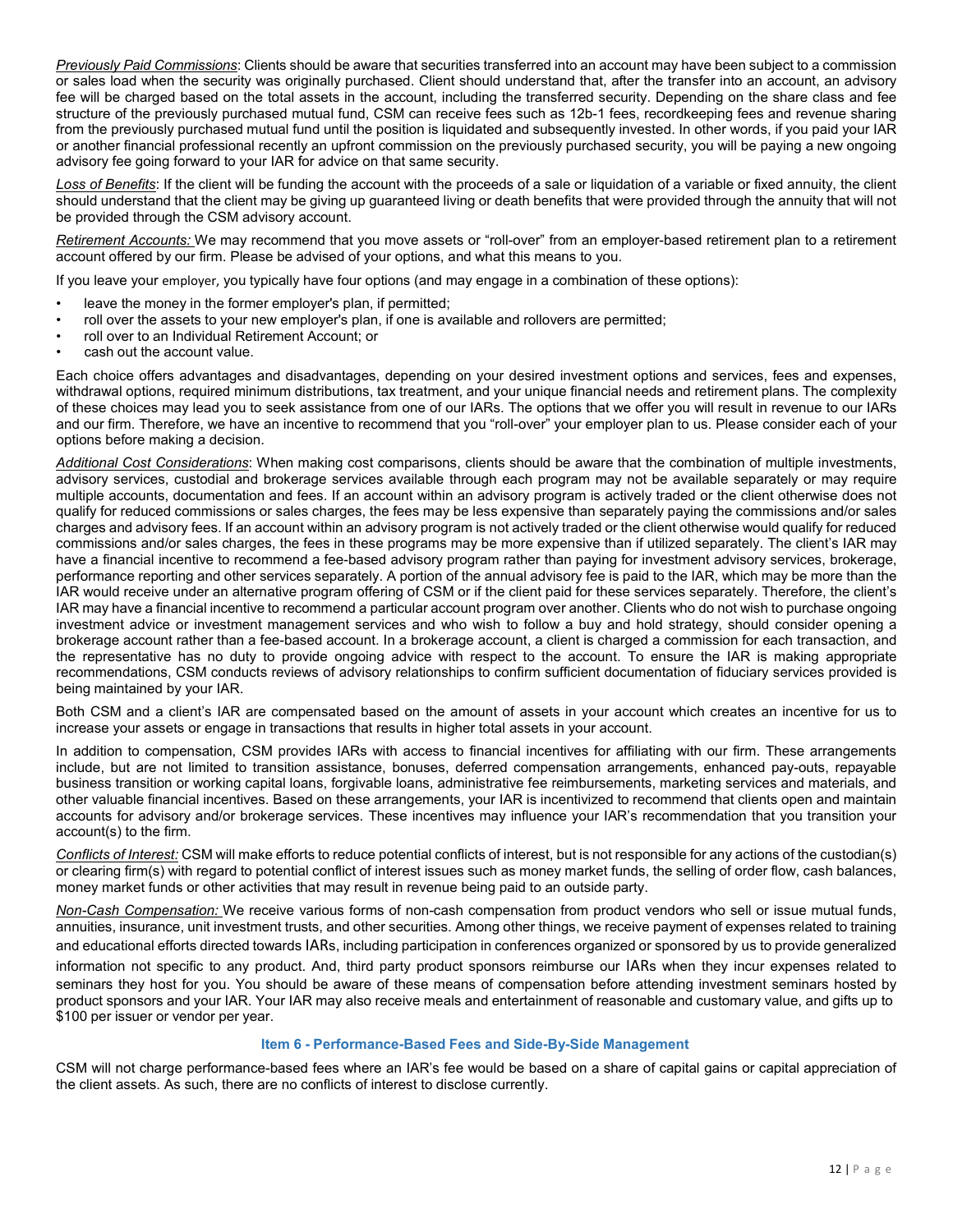#### **Item 7 - Types of Clients**

<span id="page-12-0"></span>CSM may offer financial planning and investment advisory services for individuals, high net worth individuals, trusts, endowments, small businesses, and benefit plans. Our typical clients are those who are experienced and comfortable with saving and investing for their retirement and their family's future, board members and/or trustees acting on behalf of the trust or organization they represent, or business owners looking for an advisory group to assist them in making prudent investment decisions for their benefit plans.

#### **Item 8 - Methods of Analysis, Investment Strategies and Risk of Loss**

## <span id="page-12-1"></span>**METHODS OF ANALYSIS & THE ASSOCIATED RISKS**

CSM may use the following methods of analysis in formulating our investment advice and/or managing client assets:

*Quantitative Analysis*: We use mathematical models in an attempt to obtain more accurate measurements of a company's quantifiable data, such as the value of a share price or earnings per share, and predict changes to that data. A risk in using quantitative analysis is that the models used may be based on assumptions that prove to be incorrect.

*Qualitative Analysis:* We subjectively evaluate non-quantifiable factors such as quality of management, labor relations, strength of research and development, factors not readily subject to measurement and predict changes to share price based on that data. A risk in using qualitative analysis is that our subjective judgment may prove incorrect.

*Asset Allocation:* Rather than focusing primarily on securities selection, we attempt to identify an appropriate ratio of securities, fixed income, and cash suitable to the client's investment goals and risk tolerance. A risk of asset allocation is that the client may not participate in sharp increases in a particular security, industry or market sector. Another risk is that the ratio of securities, fixed income, and cash will change over time due to stock and market movements and, if not corrected, will no longer be appropriate for the client's goals.

*Risks for all forms of analysis*: Our securities analysis methods rely on the assumption that the companies whose securities we purchase and sell, the rating agencies that review these securities, and other publicly-available sources of information about these securities, are providing accurate and unbiased data. While we are alert to indications that data may be incorrect, there is always a risk that our analysis may be compromised by inaccurate or misleading information.

*Monte Carlo Simulation:* When offering financial planning services, CSM utilizes the desktop software of a third party provider. The software uses a Monte Carlo Simulation to evaluate the effects of fluctuations in a client's investment rate of return over time. The annual rate of return is randomly varied, and the overall analysis is repeated 1000 times. Each time the analysis is completed, the investments remaining at the end of the client's life expectancy are checked to determine the probability of success. The financial plan analysis is not a projection of future portfolio values because future returns are uncertain. We cannot and do not guarantee to any client that all possible goals at all aspirational spending levels can be achieved.

# **INVESTMENT STRATEGIES & THE ASSOCIATED RISKS**

We use the following strategies in managing client accounts, provided that such strategies are appropriate to the needs of the client and consistent with the client's investment objectives, risk tolerance, and time horizons, among other considerations:

*Long-term purchases*: We purchase securities with the idea of holding them in the client's account for a year or longer. Typically, we employ this strategy when we believe the securities to be currently undervalued and/or we want exposure to a particular asset class over time, regardless of the current projection for this class. A risk in a long-term purchase strategy is that by holding the security for this length of time, we may not take advantages of short-term gains that could be profitable to a client. Moreover, if our predictions are incorrect, a security may decline sharply in value before we make the decision to sell.

*Short-term purchases*: When utilizing this strategy, we purchase securities with the idea of selling them within a relatively short time (typically a year or less). We do this in an attempt to take advantage of conditions that we believe will soon result in a price swing in the securities we purchase. The risk with short-term investment vehicles is they may be subject to purchasing power risk — the risk that a client's investment's return will not keep up with inflation.

*Short sales*: We borrow shares of a stock for a client's portfolio from someone who owns the stock on a promise to replace the shares on a future date at a certain price. Those borrowed shares are then sold. On the agreed-upon future date, we buy the same stock and return the shares to the original owner. We engage in short selling based on our determination that the stock will go down in price after we have borrowed the shares. If we are correct and the stock price has gone down since the shares were purchased from the original owner, the client account realizes the profit. The risk when short selling is that losses can be unlimited. A security is not limited on how high its price can go.

*Margin transactions*: We will purchase stocks for a client's portfolio with money borrowed from a client's account. This allows a client to purchase more stock than the client would be able to with the client's available cash and allows us to purchase stock without selling other holdings. A risk in margin trading is that, in volatile markets, securities prices can fall very quickly. If the value of the securities in the client's account minus what the client owes the broker falls below a certain level, the broker will issue a "margin call" and the client will be required to sell the client's position in the security purchased on margin or add more cash to the account. In some circumstances, the client may lose more money than the client originally invested. Raymond James charges interest on margin balances and CSM receives a portion of this interest payment. Raymond James also receives compensation by lending securities at market rates. CSM receives a portion of this compensation, which creates a conflict of interest. Additionally, more sophisticated investment strategies such as short sales and margin may be offered in certain advisory account programs (*i.e.*, the Ambassador program). Fees for advice and execution on these securities are based on the total asset value of the account. While a negative amount may show on your statement for the margined security as the result of a lower net market value, the amount of the fee is based on the absolute market value. This could create a conflict of interest where your financial professional benefits from the use of margin creating a higher absolute market value and therefore receiving a higher fee.

*Option writing*: We may use options as an investment strategy. An option is a contract that gives the buyer the right, but not the obligation, to buy or sell an asset (such as a share of stock) at a specific price on or before a certain date. An option, just like a stock or bond, is a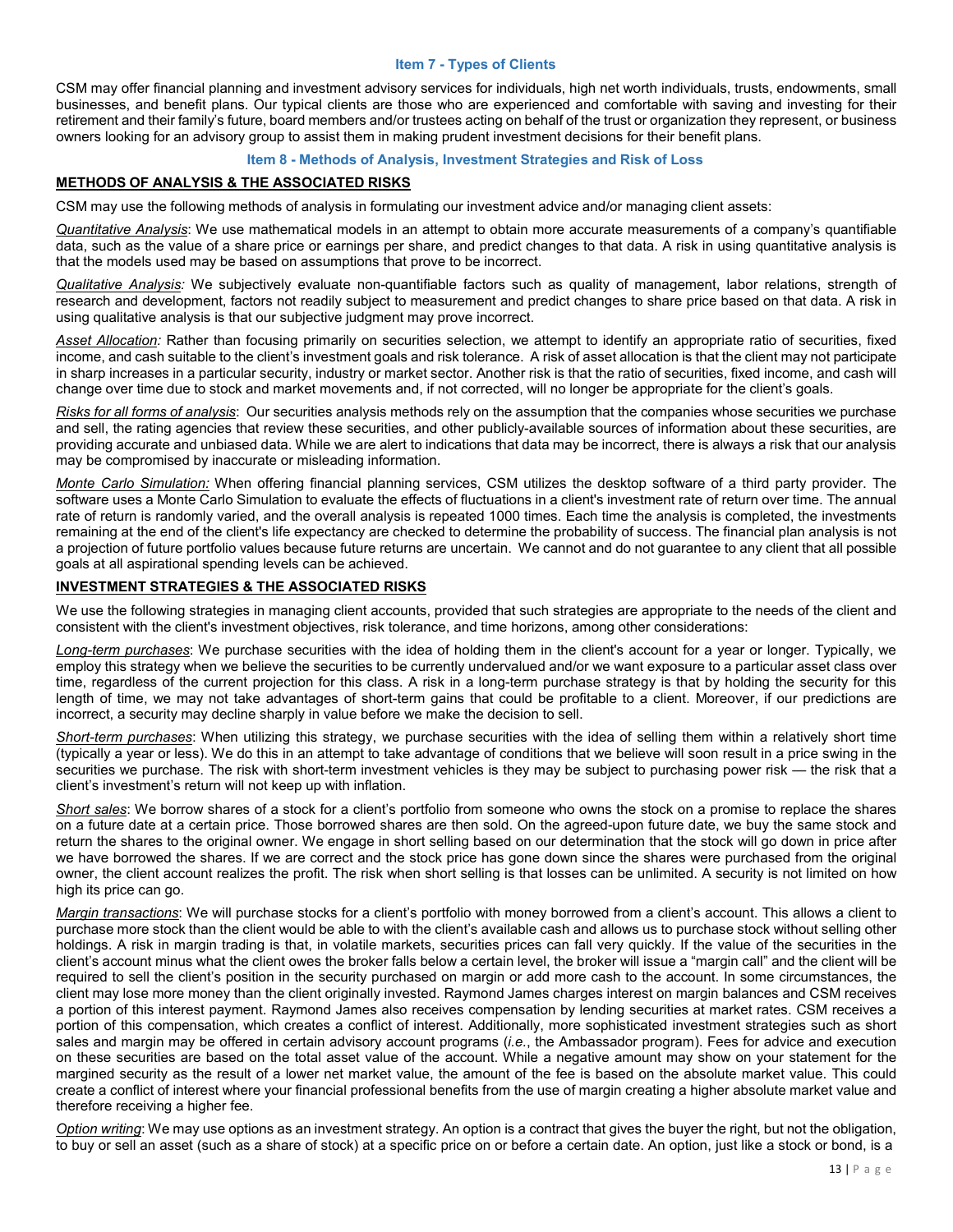security. An option is also a derivative because it derives its value from an underlying asset. The two types of options are calls and puts. A "call" gives us the right to buy an asset at a certain price within a specific period. We will buy a call if we have determined that the stock will increase substantially before the option expires. A "put" gives us the holder the right to sell an asset at a certain price within a specific period. We will buy a put if we have determined that the price of the stock will fall before the option expires.

We will use options to speculate on the possibility of a sharp price swing. We will also use options to "hedge" a purchase of the underlying security; in other words, we will use an option purchase to limit the potential upside and downside of a security we have purchased for the client's portfolio. We use "covered calls", in which we sell an option on security the client owns. In this strategy, the client receives a fee for making the option available, and the person purchasing the option has the right to buy the security from the client at an agreedupon price. The Firm uses a "spreading strategy", in which we purchase two or more option contracts (for example, a call option that the client buys and a call option that the client sells) for the same underlying security. This effectively puts a client on both sides of the market, but with the ability to vary price, time and other factors.

The risk associated with options occurs when purchasing securities; a client may pay for the securities in full or may borrow part of the purchase price. In order to borrow funds in connection with the account, the client will be required to open a margin account. The securities purchased in such an account are collateral for the funds loaned. If the value of securities in a margin account decline, the value of the collateral supporting the loan also declines, and, as a result, the lender may be required to take action by means such as issuing a margin call and/or selling securities or other assets in client accounts to maintain necessary level of equity in the account. Additional risks include, but are not necessarily limited to, i) the loss of more funds than were originally deposited into the margin account; ii) the forced sale of securities or other assets in the margin account; and iii) the sale of the client's securities or other assets without contacting the client.

*Securities Based Lending (SBL) By Raymond James Bank, N.A.:* Through our custodian, Raymond James and their affiliate, Raymond James Bank, N.A., offers a securities based lending ("SBL") service whereby securities may be used as collateral for a loan; however, pricing, features and characteristics differ from margin loans. Generally, SBL may let you borrow against a higher percentage of your assets than margin; however, SBL is not suitable for all clients, may involve a high degree of risk, and market conditions could magnify any potential for loss. The proceeds from an SBL loan cannot be (a) used to purchase or carry securities; (b) deposited into a Raymond James investment or trust account; (c) used to purchase any product issued or brokered through one of our affiliates, including insurance products we offer; or (d) otherwise used for the benefit of, or transferred to, one of our affiliates.

If you were to enter into an SBL with Raymond James Bank, N.A., then you would pledge securities in one or more of your accounts with us as collateral for the loan. Raymond James Bank, N.A. may on demand require you to repay part or all of any outstanding advance, post additional eligible collateral, and sell or force the sale of the pledged securities without notice. Any required liquidations could interrupt your investment strategies and could result in adverse tax consequences and adverse impacts on your long-term investment goals. Pledging the securities in one or more of your accounts with us would also limit your authority to give certain orders or instructions regarding those accounts or securities, such as an instruction to make free delivery to you or a third party of any of the pledged securities; and Raymond James Bank, N.A. would have authority to take exclusive control of those accounts and securities.

You should expect that Raymond James Bank, N.A., will compensate us, and we will compensate your IAR, in connection with the origination of an SBL loan based upon the amount of the loan or the outstanding balance at any time under the loan. The rate of compensation to your financial professional may differ from that of a margin loan. This compensation is a conflict of interest because CSM and your IAR have a financial incentive for you to select Raymond James Bank over other banks.

Because SBL is offered and provided by Raymond James Bank, N.A., rather than us, it is important that you thoroughly review the disclosure documents that Raymond James Bank, N.A., can provide to you before evaluating whether SBL from Raymond James Bank, N.A., is right for you. Additional information regarding SBL is available at [www.raymondjamesbank.com/securities-based-lending.](https://www.raymondjamesbank.com/securities-based-lending)

*Fully-Paid Securities Lending:* With fully-paid securities lending, our custodian, Raymond James, borrows securities from you, which they may use for any purpose permitted under Regulation T, including to cover a short sale or fail-to-deliver, to satisfy client possession and control requirements, or to further lend your loaned securities to other broker-dealers. Raymond James will pay you a fee for the use of your shares based on the fee schedule contained in the Fully-Paid Lending Master Securities Agreement. In exchange for the loan of securities, Raymond James will provide you with either cash or non-cash collateral, as permissible under applicable regulations. Your account will still show that you own the security position that you have loaned to Raymond James. Loaned securities are not covered by Securities Investor Protection Corporation ("SIPC") insurance. Fees generated by lending shares may not be sufficient to offset losses incurred because the position was not sold in accordance with your investment strategy. Securities lending takes place in an over-thecounter, negotiated rate market that generally lacks transparency with respect to transactions and prices. Given the nature of this market, we cannot guarantee that you will receive the most favorable rate for lending your loaned securities. Raymond James receives a portion of the total return generated on the transaction, as determined in a separate written agreement between you and Raymond James, and you should expect that Raymond James will share a portion of this compensation with CSM and your IAR. Raymond James will also receive compensation in connection with the use of your loaned securities, including lending your loaned securities to other parties for use with settling short sales, or for facilitating settlement of short sales by Raymond James, their affiliates, and their clients. Raymond James may have an opportunity to earn more compensation when the loaned securities are limited in supply relative to demand. The client does not share in the increased compensation in this scenario.

*Product Limitations*: We do not offer all the securities and services available across the broad markets due to structure, size, and liquidity of the security or similar characteristics of the security or underlying investments, and decisions made for product offerings by our internal investment team or our custodian, Raymond James. Other firms may offer products and services not available through CSM at lower costs. The scope of products and services offered by IARs may also be more limited than what is available through other IARs. An IAR's ability to offer individual products and services depends on his/her licensing and training. For example, an IAR may only be licensed to provide advisory services, and not brokerage services, or vice versa. You should ask your IAR about the securities or services your IAR is licensed or qualified to sell, and your IAR's ability to service investments that you transfer to CSM from another firm. You should also review the licenses held by your IAR by visiting the FINRA Broker Check system a[t http://brokercheck.finra.org.](http://brokercheck.finra.org/)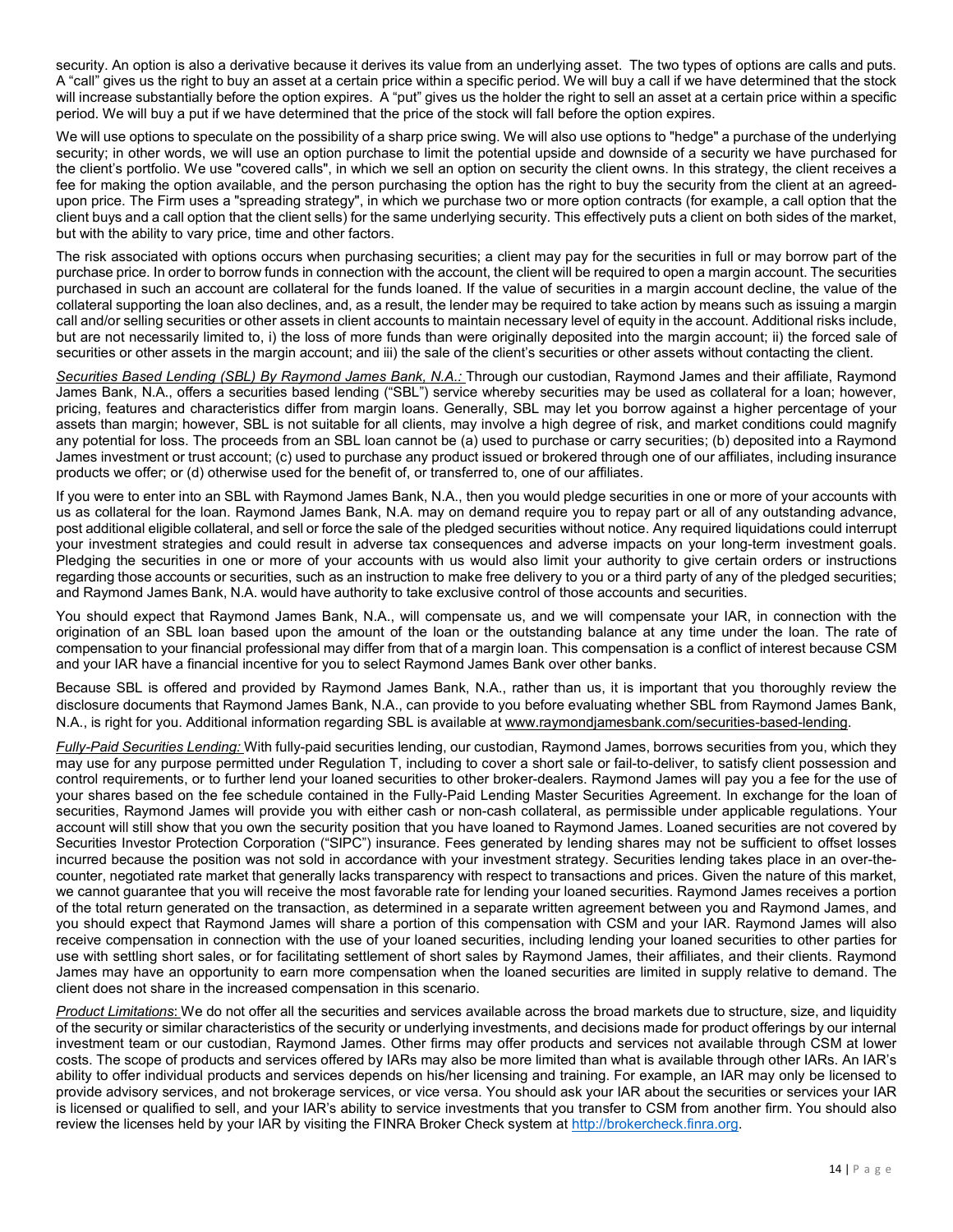# **RISK OF LOSS**

All investment strategies inherently expose our clients to various types and varying degrees of risk, including loss of principal. Below we discuss other risks associated with investing in securities.

#### **UNDERSTANDING INVESTMENT RISKS**

Investing is a serious business, which, while offering potentially positive returns over the long run, merits your attention to the associated risks, to the decision- making process, and to changes in your financial needs that may necessitate alterations to your investment approach. You should remember that you bear the risk of loss when investing, and that usually the higher the potential reward, the greater the potential risk of an investment. While we will take reasonable care in developing and making recommendations to you, securities involve risk, and you may lose money. There is no guarantee that you will meet your investment goals, or that our recommended investment strategy will perform as anticipated. Please consult any available product offering documents for any security we recommend for a discussion of risks associated with the product. We can provide those documents to you, or help you find them. Securities investments, including mutual funds and even government bonds, are not insured by the federal government against market loss. All investments contain some measure of risk, from the high risks attendant to investing in small, unproven companies to the risks of price fluctuations based on interest rate changes in investments issued by the U.S. Treasury, if sold prior to maturity. Furthermore, reasonable investment objectives can be hindered by factors outside of anyone's control. Among others, you face the following investment risks:

**Political Risks.** Most investments have a global component, even domestic stocks. Political events anywhere in the world may have unforeseen consequences to markets around the world.

**General Market Risks.** Markets can, as a whole, go up or down on various news releases or for no understandable reason at all. This sometimes means that the price of specific securities could go up or down without real reason, and may take some time to recover any lost value. Adding additional securities does not help to minimize this risk since all securities may be affected by market fluctuations.

**Currency Risk.** Overseas investments are subject to fluctuations in the value of the dollar against the currency of the investment's originating country. This is also referred to as exchange rate risk.

**Derivatives Risk.** Investments in futures and options are considered "derivative" investments. A small investment in derivatives could have a potentially large impact on performance. The use of derivatives involves risks different from or possibly greater than the risks associated with investing directly in the underlying assets. Derivatives can be highly volatile, illiquid and difficult to value. There is the risk that the hedging technique will fail if changes in the value of a derivative held do not correlate with the portfolio securities being hedged.

**Regulatory Risk.** Changes in laws and regulations from any government can change the value of a given company and its accompanying securities. Certain industries are more susceptible to government regulation. Changes in zoning, tax structure or laws can impact the return on these investments.

**Risks Related to Investment Term.** If a client requires a liquidation of their portfolio during a period in which the price of the security is low, the client may not realize as much value as they might have, had the investment had the opportunity to regain its value, as investments frequently do, or had it been reinvested in another security.

**Purchasing Power Risk.** Purchasing power risk is the risk that an investment's value will decline as the price of goods rises (inflation). The investment's value itself does not decline, but its relative value does. Inflation can happen for a variety of complex reasons, including a growing economy and a rising money supply.

**Business Risk.** Many investments, including many Index Funds and Target-Date Funds, contain interests in operating businesses. Business risks are associated with a particular industry or company within an industry. For example, oil- drilling companies depend on finding oil and then refining it, a lengthy process, before they can generate a profit. They carry a higher risk of profitability than an electric company, which generates its income from a steady stream of customers who buy electricity no matter what the economic environment is like.

**Liquidity Risk.** Liquidity is the ability to readily convert an investment into cash. For example, Treasury Bills are highly liquid, while real estate properties are not. Some securities are highly liquid while others are highly illiquid. Illiquid investments carry more risk because it can be difficult to sell them.

**Financial Risk.** Many investments, including many Index Funds and Target-Date Funds, contain interests in operating businesses. Excessive borrowing to finance a business' operations decreases the risk of profitability, because the company must meet the terms of its obligations in good times and bad. During periods of financial stress, the inability to meet loan obligations may result in bankruptcy and/or a declining market value.

**Default Risk.** This risk pertains to the ability of a company to service their debt. Ratings provided by several rating services help to identify those companies with more risk. Obligations of the U.S. government are said to be free of default risk. While the principal and accumulated interest of the Prudential Guaranteed Income Fund, expected to be offered by the Plan, are guaranteed by the Prudential Retirement Insurance and Annuity Company, it is nevertheless subject to default risk.

**Management Risk.** Investments may vary with the success and failure of investment strategies selected and implemented. If investment strategies do not produce the expected returns, the value of investments may decrease.

**Risks Associates with Margin Trading**. The risks of margin trading include the risk of amplified losses, of a margin call or forced liquidation. In addition, margin accounts charge interest rates that are often substantially higher than commercial lending rates.

**Risk Associated with Options.** Options carry no guarantees, and there is a possibility of losing the entire principal invested, and sometimes more. As an options holder, clients risk the entire amount of the premium paid. Options writers may face unlimited potential loss, for example, with an uncovered call, since there is no cap on how high a stock price can rise. Options on securities may also be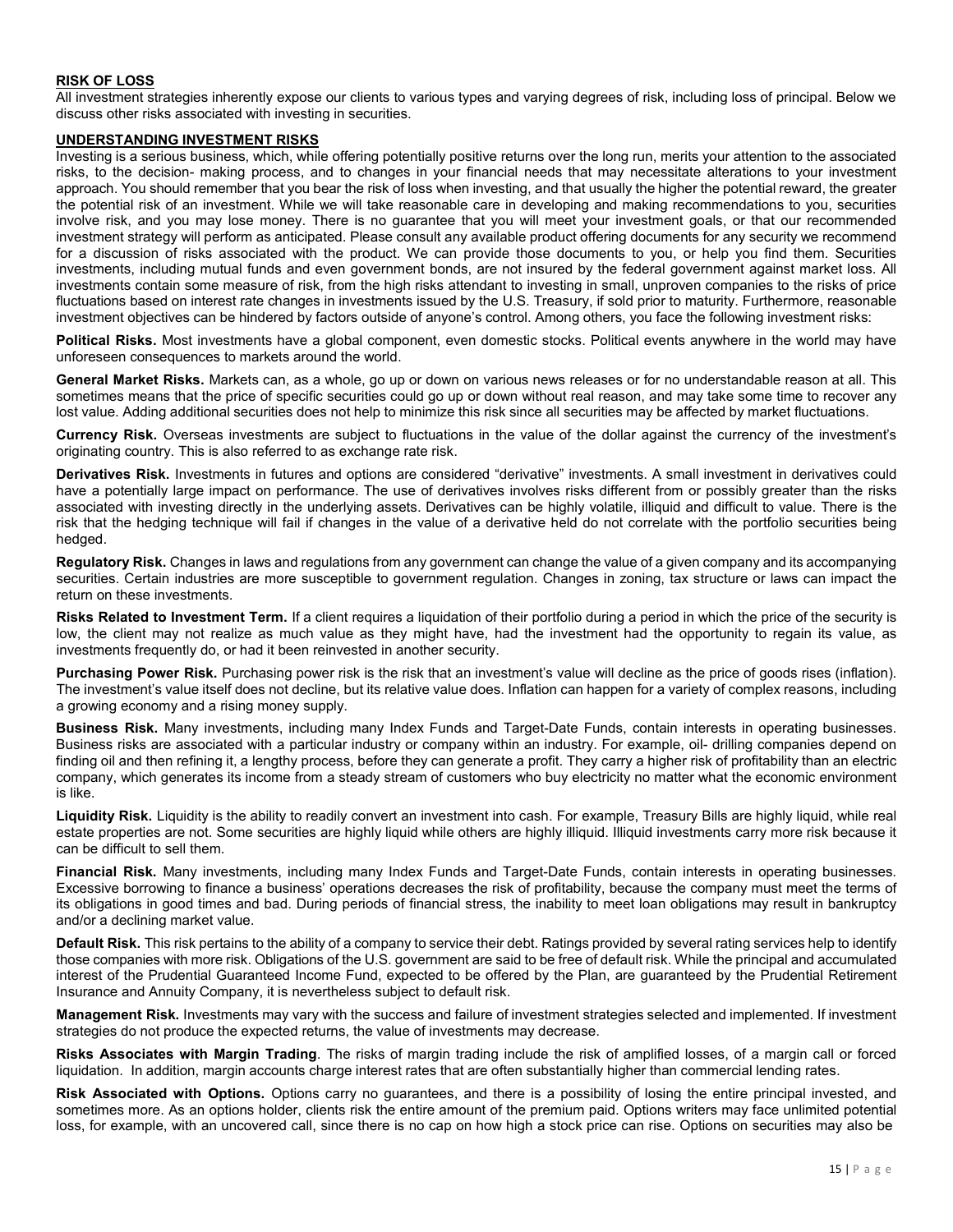subject to greater fluctuations in value than an investment in the underlying securities. Purchasing and writing put and call options are highly specialized activities and entail greater than ordinary investment risks.

**Risks Associated with Alternative Investments.** Alternative investment products, including real estate investments, notes & debentures, hedge funds and private equity involve a high degree of risk, often engage in leveraging and other speculative investment practices that may increase the risk of investment loss, can be highly illiquid, are not required to provide periodic pricing or valuation information to investors, may involve complex tax structures and delays in distributing important tax information, are not subject to the same regulatory requirements as mutual funds, often charge high fees which may offset any trading profits, and, in many cases, the underlying investments are not transparent and are known only to the investment manager. Alternative investment performance can be volatile. An investor could lose all or a substantial amount of the investment. Often, alternative investment funds and account managers have total trading authority over their funds or accounts; the use of a single adviser applying generally similar trading programs could mean lack of diversification and, consequently, higher risk. There is often no secondary market for an investor's interest in alternative investments, and none is expected to develop. There may be restrictions on transferring interests in any alternative investment. Alternative investment products often execute a substantial portion of their trades on non-U.S. exchanges. Investing in foreign markets may entail risks that differ from those associated with investments in U.S. markets. Additionally, alternative investments often entail commodity trading, which involves substantial risk of loss.

All investment programs carry the risk of loss of principal and there is no guarantee that any recommended investment strategy **will meet a client's objective or the anticipated result of the strategy.**

## **Item 9 - Disciplinary Information**

<span id="page-15-0"></span>CSM is required to disclose any legal or disciplinary events that are material to a client's or prospective client's evaluation of our advisory business or the integrity of our management.

The following are disciplinary events relating to our Firm's advisory business and/or to our management personnel:

1. Without admitting or denying the findings and solely for the purposes of settling alleged rule violations, CSM agreed to enter into a FINRA Letter of Acceptance, Waiver and Consent on October 20, 2015 related to findings from routine annual FINRA examination for a period from 2008 to 2014. The findings were related to the suitability of reverse convertible notes and applicable supervisory procedures; implementation of AML procedures related to the deposit and sale of low priced securities; CIP procedures related to institutional accounts; application of sales charge discounts for certain Unitary Investment Trust ("UIT") and mutual fund purchases and applicable supervisory procedures; commission charges on certain equity trades and supervisory procedures related to monitoring these charges; supervisory procedures applicable to private securities transactions; and failure to file an appropriate application for a new business activity. The Firm was fined \$470,000 and ordered to pay restitution to clients of approximately \$226,000.

2. Without admitting or denying the findings and solely for the purposes of settling alleged rule violations, CSM agreed to enter into a FINRA Letter of Acceptance, Waiver and Consent on May 25, 2018 related to findings from a routine annual FINRA examination. The findings were related to the failure on the part of CSM to establish, maintain and enforce a supervisory system and written supervisory procedures reasonably designed to detect and prevent unsuitable short-term trading in UITs as well as a failure to retain the instant messages for forty one employees. The Firm was censured, fined \$100,000, and ordered to pay approximately \$44,740 in restitution to clients.

3. On February 14, 2020, Virginia's State Corporation Commission ("Commission") entered a Settlement Order against CSM, in its separate capacity as a broker-dealer, relating to the securities activities of two former registered representatives who engaged in fraudulent activities with clients. The Commission alleged that the fraudulent actions went undetected due in part to supervision failures by CSM. The Commission further alleged that CSM failed to properly establish, maintain, and enforce written procedures and failed to frequently examine all customer accounts to detect and prevent irregularities or abuses. CSM consented, without admitting or denying any findings, to retain a third-party consultant to conduct a compliance review, to pay a penalty of \$75,000 to the State of Virginia and to pay \$25,000 to defray the costs of the investigation.

4. Effective November 5, 2020, without admitting or denying any findings, CSM consented to an order ("the Order") entered by the Securities and Exchange Commission relating to the SEC's share class disclosure initiative. The firm was found to have violated Sections 206(2) and 206(4) of the Investment Advisers Act of 1940 ("Advisers Act") and Rule 206(4)-7. Under the Order, CSM was ordered to cease and desist from violating Sections 206(2) and 206(4) of the Advisers Act and Rule 206(4)-7 thereunder, censured, required to pay a civil monetary penalty in the amount of \$55,000 and required to pay disgorgement and prejudgment interest totaling \$203,414. The Order also required CSM to agree to certain undertakings relating to mutual fund share class selection and 12b-1 fees, including reviewing and correcting relevant disclosure documents and evaluating and updating the firms policies and procedures, as necessary, to prevent violations of the Advisers Act.

# **Item 10 - Other Financial Industry Activities and Affiliations**

<span id="page-15-1"></span>As noted in in Item 4, titled "Company History & Principals," CSM is a Registered Investment Adviser with the SEC and various state regulatory agencies. It also is registered as a FINRA member broker-dealer. Its principal business is that of a registered securities broker-dealer. The Firm offers other products and services, as well as investment advice.

CSM's principal officers spend the majority of their time performing management activities in connection with the Firm's broker-dealer operations. CSM's principals hold management positions in CSFG Insurance Agency, Inc., an insurance agency. The members of CSM's management team are registered, as follows:

- Joseph A. Jianos Chief Executive Officer Series 7, 24, 27, 54, 63, 65, and SIE.
- Katherine Rose Hallberg Chief Compliance Officer Series 4, 7, 24, 53, 66, 87 and SIE.
- Irina Zubov –Director of Finance Series 7, 24, 27, 63, 65, and SIE
- Edward Wetherell- Chief Strategy Officer-Series 6, 7, 24, 63, 65, and SIE.
- James Wallace- Chief Operating Officer- Series 4, 6, 7, 8, 24, 27, 53, 55, 63, 65, 66, and SIE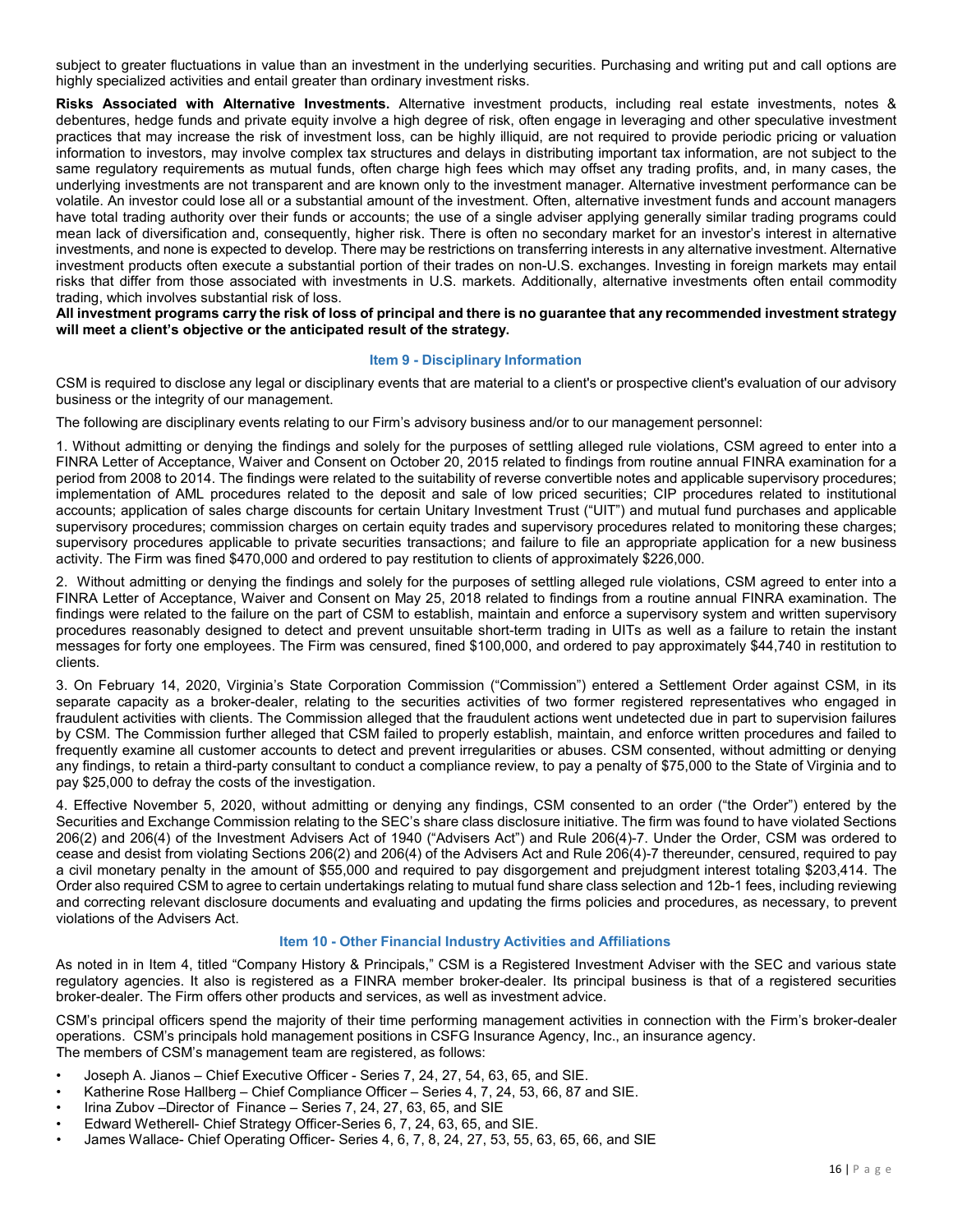CSM, in its capacity as a registered broker-dealer, receives selling commissions for effecting agency and "riskless" principal transactions with people who may be advisory clients. CSM's officers, directors, stockholders, employees, and members of their families may at times have a position in securities recommended. CSM and its IARs may share in 12b-1 fees associated with the purchase of mutual funds as well as other revenue sharing arrangements. Please also refer to Item 5, Fees and Compensation; Item 11, Code of Ethics; and Item 12, Brokerage Practice for a further discussion relating to various relationships and conflicts of interest.

We permit our IARs to engage in outside business activities, upon firm approval, where outside compensation may be received. Some IARs are accountants, real estate agents, insurance agents, tax preparers, or lawyers and some IARs refer customers to other service providers and receive referral fees. As an example, an IAR could sell insurance through a separate business. An IARI IAR may earn compensation, benefits, and non-cash compensation through a third-party insurance agency and may have an incentive to recommend you purchase insurance products away from CSM. If you engage with an IARIIAR for services separate from CSM, you should discuss with your IARIAR any questions that you have about the separate and/or additional compensation they receive from the outside services. You are under no obligation to do business through an IAR's outside business.

# **Item 11 - Code of Ethics, Interest in Client Transactions and Personal Trading**

<span id="page-16-0"></span>Pursuant to Rule 204A-1 under the Investment Advisers Act of 1940, as amended, CSM has adopted a Code of Ethics (the "Code") setting forth the high ethical standards to which the Firm requires all registered persons affiliated with the Firm, including employees and independent contractors ("Registered Persons") to comply. This includes compliance with applicable federal securities laws as well as CSM's internal policies and procedures. The Firm and the Registered Persons owe a duty of loyalty, fairness, and good faith towards CSM's clients and have an obligation to adhere not only to the specific provisions of the Code, but also to the general principles that animate the Code. Note that each Registered Person, when initially hired and on an annual basis, thereafter, must affirm that he or she has reviewed and complied with the Code. A copy of the Code is available to CSM advisory clients and prospective clients upon request. A copy may be requested via email sent to [khallberg@capitolsecurities.com,](mailto:khallberg@capitolsecurities.com) or by calling CSM at 804.612.9713.

Illustrative Code provisions are as follows:

- The Code requires pre –approval of any acquisition of securities in a limited offering (e.g., private placement) or an initial public offering.
- The Code prohibits the use of material non-public information.
- The Code prohibits CSM and Registered Persons from engaging in principal transactions.
- The Code precludes agency cross transactions, where CSM would act as an investment adviser and broker-dealer for an advisory client and another person on the other side of the transaction.
- The Code precludes Registered Persons from engaging in personal securities transactions and activities which could interfere with the best interest of advisory clients.
- The Code precludes Registered Persons from purchasing or selling any security prior to a transaction(s) being implemented for an advisory account, thereby preventing such Registered Persons from benefiting from transactions placed on behalf of advisory accounts.

CSM's Code of Ethics, in conjunction with its policies and procedures further provide:

- Registered Persons may not put his or her own interest above the interest of an advisory client.
- Registered Persons may not buy or sell securities for his or her personal portfolio(s) where the decision of his or her affiliation with the Firm unless the information is also available to the investing public.
- Registered Persons may not purchase or sell any security prior to a transaction(s) being implemented for an advisory account, thus preventing such Registered Persons from benefiting from transactions placed on behalf of advisory accounts.
- Registered Persons must obtain pre-approval for any IPO or private placement investments by related persons of the Firm.

• CSM and the Firm's personnel endeavor at all times to put the interest of the Firm's clients first as part of their fiduciary duty as an investment adviser. Thus CSM takes multiple steps to ensure full disclosure of any conflicts, including, by way of example, the potential to earn compensation from advisory clients in addition to our Firm's advisory fees. The Firm also informs clients that they are not obligated to purchase recommended investment products from our Registered Persons or affiliated companies. The Firm requires its Registered Persons to obtain prior approval of and thereafter monitor approved outside employment activity to avoid any conflicts of interests in such activities are properly addressed. CSM educates its employees regarding the responsibilities of a fiduciary, including the need to have a reasonable and independent basis for the investment advice provided to clients. CSM permits IARs to invest for their own personal accounts in the same securities purchased for clients. This presents a conflict of interest because trading by an IAR in a personal account in the same securities on or about the same time as trading by a client can disadvantage the client. CSM addresses this conflict through the use of surveillance alerts.

IAR Certifications and Professional Designations. The ability to provide financial advice and conduct sales activities in the securities and insurance industries requires registration with a regulatory body. Conversely, professional designations are generally administered by an issuing organization (independent from us) that determines the criteria needed to earn the designation. Some designations involve fairly rigorous standards to earn and maintain the designation, allow investors to verify the status of individuals claiming to hold that designation, and a few even have a formal disciplinary process. Other designations may have less rigorous requirements. If your IAR holds out a designation, you should discuss with your IAR the meaning of such designation.

As disclosed in the preceding section of this Brochure, Item 10, certain related persons of our Firm are separately registered as securities representatives of a broker-dealer or licensed as an insurance agent/broker of various insurance companies. Please also refer to Items 10 and 12 for a detailed explanation of these relationships and important conflict of interest disclosures.

## **Item 12 - Brokerage Practices**

<span id="page-16-1"></span>All CSM advisory clients should understand that a recommendation of a particular Custodian by CSM constitutes a conflict of interest as CSM anticipates continual operational relationships and revenue streams with the Custodians that we recommend. CSM has performed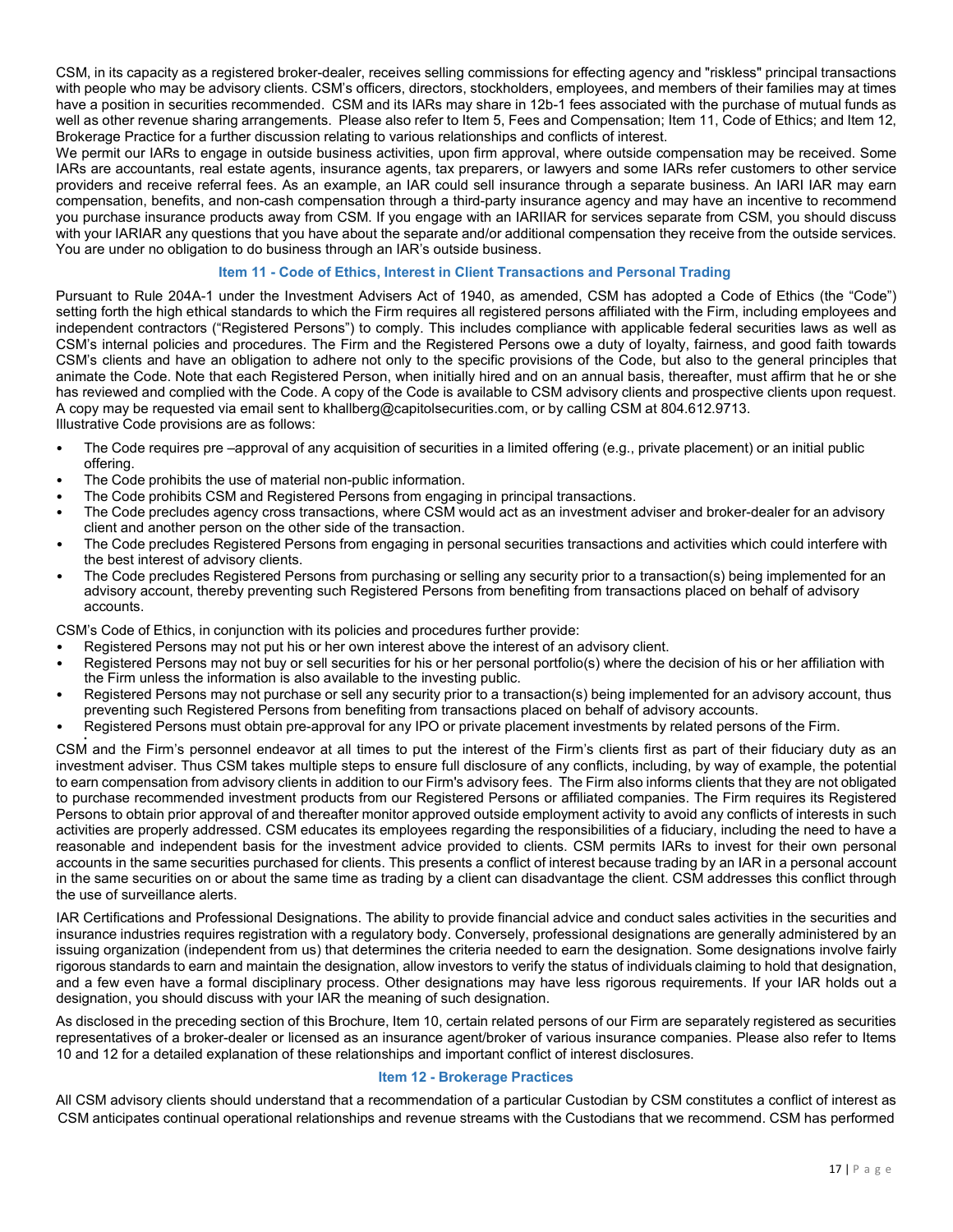limited due diligence reviews of these firms, all of which are well established, nationally recognized custodians. By directing brokerage CSM may be unable to achieve most favorable execution of client transactions, and that this practice may cost clients more money. CSM primarily recommends RJA as the Custodian. There is an additional conflict of interest in that CSM primarily uses only RJA as custodian due to the products, services, revenue-sharing arrangements, marketing and recruiting assistance, and technology programs that RJA provides CSM. Not all firms require clients to direct brokerage.

*Trade Aggregation*: CSM will block trades where possible and when advantageous to clients. This blocking of trades permits the trading of aggregate blocks of securities composed of assets from multiple client accounts, so long as transaction costs are shared equally and on a prorated basis between all accounts included in any such block. Block trading may allow us to execute equity trades in a timelier, more equitable manner, at an average share price.

CSM may aggregate employee trades with client transactions where possible and when compliant with our duty to seek best execution for our clients. In these instances, participating clients will receive an average share price and transaction costs will be shared equally and on a pro-rata basis. In the instances where there is a partial fill of a particular batched order, we will allocate all purchases pro-rata, with each account paying the average price. Our employee accounts will be included in the pro-rata allocation.

*Order Routing/Best Execution*: We do not permit our customers to direct orders to a specific trading venue. Instead, we rely on Raymond James to route orders to a favorable market center or designated broker-dealer intermediary where they believe that you will receive the best execution, based on a number of factors. Eligible order (i.e.. orders from non-managed and non-discretionary accounts) will initially be directed to another broker-dealer to access a third-party Alternative Trading System ("ATS") where such orders will have an opportunity to trade with RJA's institutional or third-party institutional liquidity provider ("TPILP") order flow, if it exists, using strategies targeting at or better than the national best bid offer (often referred to as the NBBO) pricing. If no match occurs within that ATS between eligible order and the institutional client or TPILP order flow, the eligible order will then be routed to other market centers for execution. Because we rely on Raymond James for this service, you may not always get the best price available on a specific transaction. Our clearing firm Raymond James receives indirect compensations related to its order flow practices. Additional information about Raymond<br>James' routing practices including indirect compensation Raymond James receives can be f James' routing practices including indirect compensation Raymond James receives can be found at [www.raymondjames.com/orderrouting.](http://www.raymondjames.com/orderrouting)

*Online Trading:* Your IAR can offer you the opportunity to engage in certain trading activities online through Raymond James Client Access. Before trading online, however, it is important to understand how securities transactions are executed, particularly during times of volatile prices and high volume, when there may be delays.

*Client Directed Brokerage*: If a client directs CSM to execute the account's transactions at a particular custodian with whom CSM does not have a business relationship, this may result in greater transaction expenses for the account than for other accounts CSM manages. The directed accounts may charge higher commissions and/or receive less favorable trade execution than the non‐directed accounts. The non-directed accounts may benefit from negotiated commissions and some operational client account support services CSM has arranged for its clients through its preferred custodial relationships. Preferred Custodians may discount or waive fees for clients of CSM that they might otherwise charge to retail clients for the same services. In addition, under these circumstances, a disparity may exist between commissions charged by preferred Custodians to clients who do not direct CSM to use a custodian other than the preferred Custodians and commissions charged to clients who direct the Advisor to use a custodian with which CSM does not have a business relationship. CSM will assume no responsibility for obtaining "best execution" for trades directed by a client via a custodian with which CSM does not have a business relationship.

## **Item 13 - Review of Accounts**

## <span id="page-17-0"></span>**ADVISORY SERVICES**

*Reviews:* While the underlying securities within the Advisory Services accounts are routinely monitored, advisory accounts are reviewed periodically. Accounts are reviewed in the context of each client's stated investment objectives and guidelines. More frequent reviews may be triggered by material changes in variables such as the client's individual circumstances, or the market, political or economic environment. These accounts may be reviewed by compliance personnel, designated supervisors, or the IARs.

*Reports:* In addition to the monthly statements and confirmations of transactions that Portfolio Management Services clients receive from their broker-dealer, CSM may provide quarterly reports summarizing account performance, balances and holdings if requested by the client.

Since investment goals and financial circumstances change over time, clients should review their investments at least annually with their IAR. Clients are under no obligation to employ a particular product, advisory service or investment strategy.

# **FINANCIAL PLANNING & CONSULTING SERVICES**

*Reviews* While reviews may occur at different stages depending on the nature and terms of the specific engagement, typically no ongoing reviews will be conducted for Financial Planning clients, unless otherwise agreed to.

*Reports:* Financial Planning clients who have requested a full financial plan will receive a copy of the completed financial plan. Clients receiving consulting services will not typically be provided with written reports unless otherwise contracted for.

## **Item 14 - Client Referrals and Other Compensation**

<span id="page-17-1"></span>CSM will share part of the advisory fee with the advisory representative-solicitor to obtain, manage the portfolio, and handle client relations. The sharing is disclosed in the "Solicitor Disclosure" section of CSM's Investment Advisory Agreement. Most advisory representatives-solicitors are registered representatives of CSM.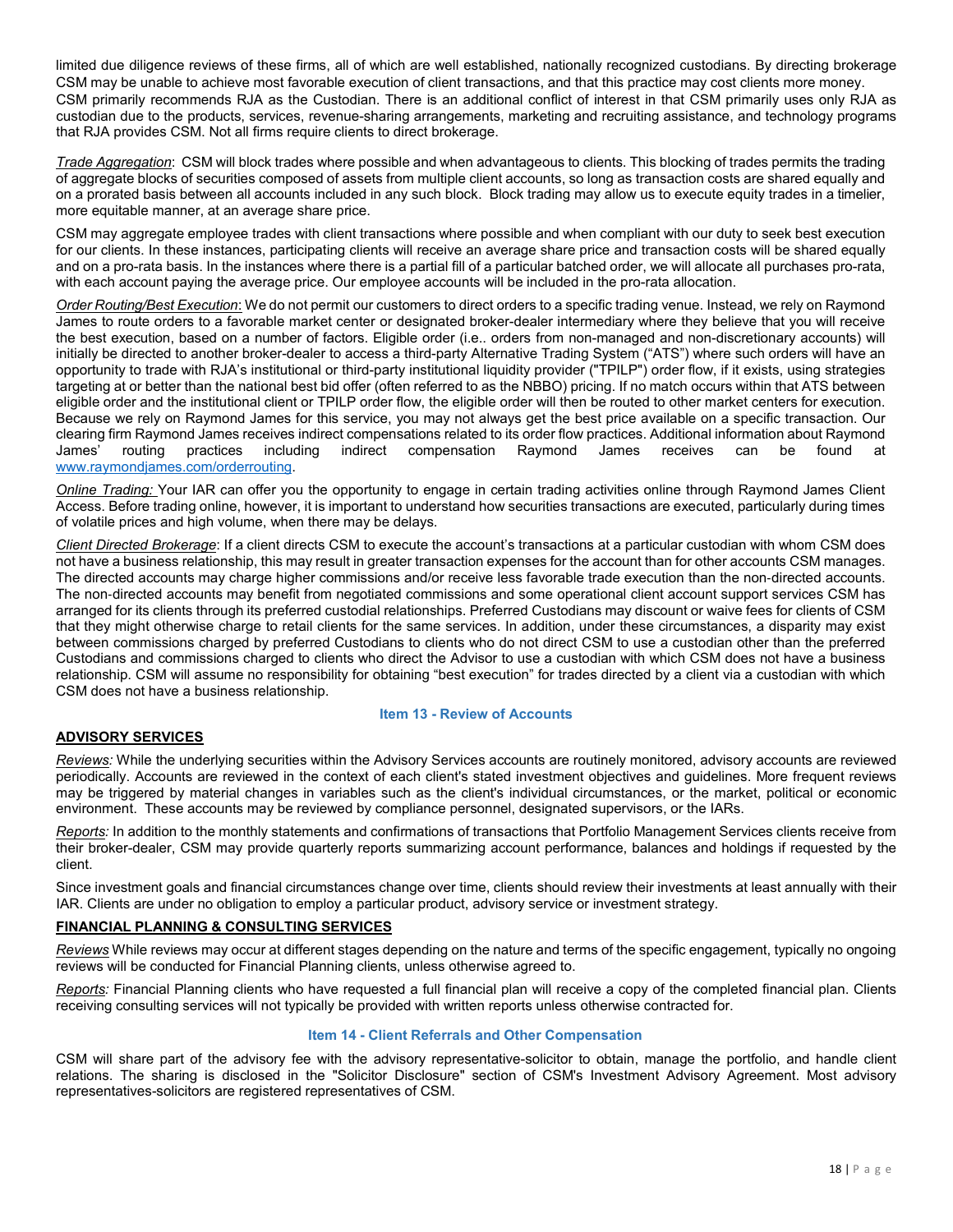#### **Item 15 – Custody**

<span id="page-18-0"></span>CSM previously disclosed in the "Fees and Compensation" section (Item 5) of this Brochure that the Firm directly debits advisory fees from client accounts. As part of this billing process, the client's custodian is advised of the amount of the fee to be deducted from that client's account. On at least a quarterly basis, the custodian is required to send to the client a statement showing all transactions within the account during the reporting period. Because the custodian does not calculate the amount of the fee to be deducted, it is important for clients to carefully review their custodial statements to verify the accuracy of the calculation, among other things. Clients should contact us directly if they believe that there may be an error in their statement. CSM does not have actual custody of client accounts.

#### **Item 16 - Investment Discretion**

<span id="page-18-1"></span>Clients may hire us to provide discretionary asset management services, in which case we place trades in a client's account without contacting the client prior to each trade to obtain the client's permission. Our discretionary authority includes the ability to determine the type and amount of securities to buy and sell in the client's account. Clients give the Firm discretionary authority when they sign a discretionary agreement with our Firm as well as a limited power of attorney authorization form with the custodian. A client may limit this authority by giving us written instructions. Clients may also change/amend such limitations by once again providing us with written instructions.

#### **Item 17 - Voting Client Securities**

<span id="page-18-2"></span>Neither CSM nor its IARs are obligated to take any action with respect to the voting of proxies, except as regards ERISA accounts as noted below. A client may delegate the voting of proxies to the hired sub-advisors in accordance with applicable regulations at the time. With respect to ERISA accounts, CSM will NOT vote proxies unless the plan documents specifically designated the advisor as having responsibility to vote proxies. Clients will receive their proxies or other solicitations directly from their custodian, issuer or a transfer agent. To direct us to vote a proxy in a particular manner, or to inquire about a proxy notice you have received, clients should contact Katie Hallberg by telephone at 804.612.9713.

#### **Item 18 - Financial Information**

<span id="page-18-3"></span>CSM has no additional financial circumstances to report. Under no circumstances do we require or solicit payment of fees in excess of \$1,200 per client more than six months in advance of services rendered. Therefore, we are not required to include a financial statement. CSM has not been the subject of a bankruptcy petition at any time during the past ten years.